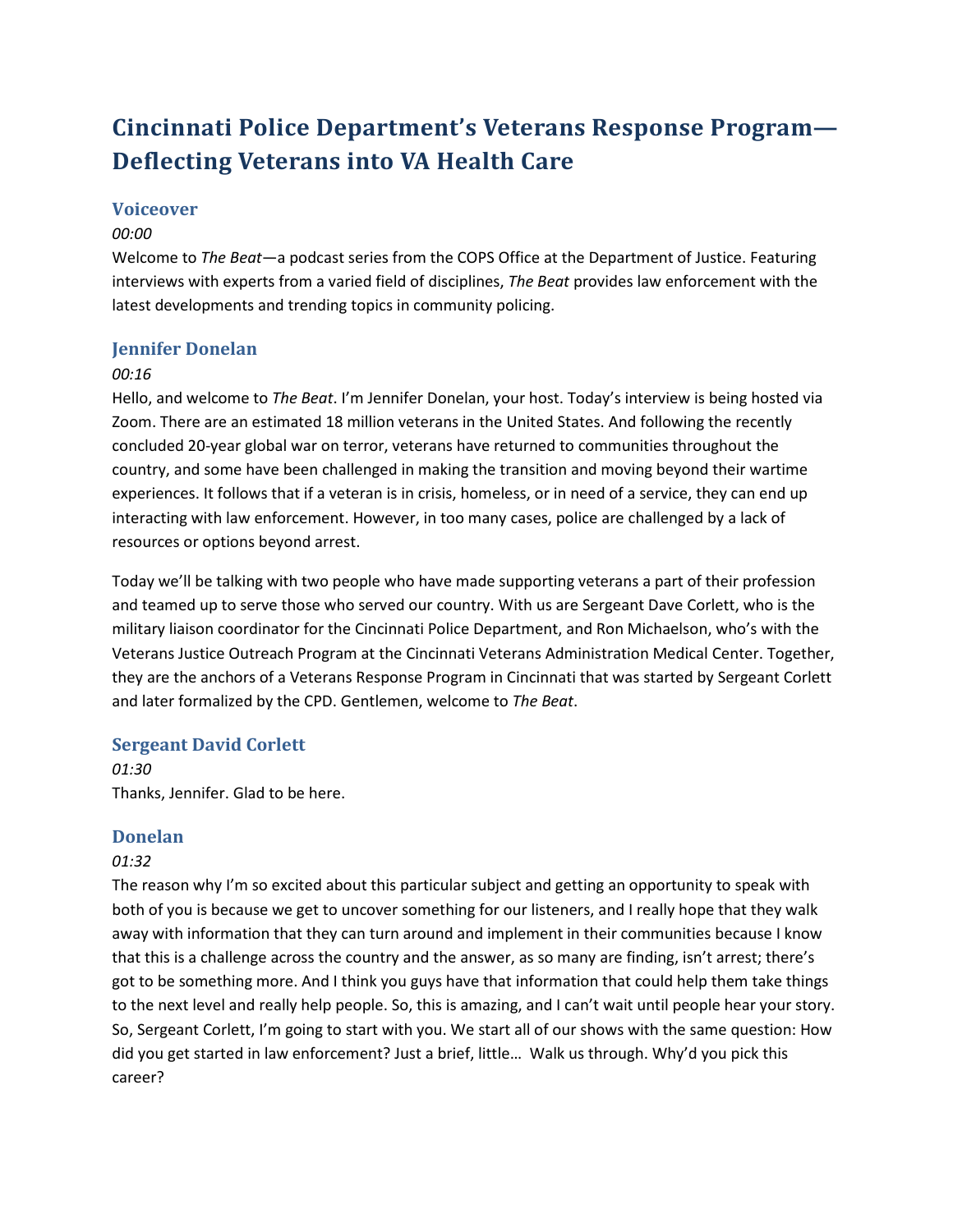### **Corlett**

#### *02:18*

Well, that's going back a little farther than I thought we were going. I was in the military. I was in Operation Desert Shield and Operation Desert Storm back in 1990, and we got back from Iraq. The first time, we were kind of sitting around. I was a young soldier and the helicopters that we had were all broken, and my wife didn't want me to deploy again. And I kind of made the decision it was time to move on, but I didn't really know what I wanted to do when I grew up. There was an Apache helicopter pilot in my unit who had previously been a New Orleans police officer. He left policing to become an army helicopter pilot. And he used to sit around and tell me stories about law enforcement, stories about, you know, chasing the bad guy and stories about helping people and putting the bad guy in jail.

And I remember sitting there as a 21-year-old, 22-year-old kid thinking, "You know what, I could probably do that. That sounds like something that I wouldn't get bored with and I'd have a mission." And all of those things that I liked about the military seemed to exist in law enforcement. So, based on everything he told me, I started going to job fairs and I wrote to departments around the country and started taking tests. I was fortunate enough to be offered three different positions in the region in the Midwest, and I ended up choosing Cincinnati. I wasn't originally from here, but I chose Cincinnati and here we are 30 years later.

#### **Donelan**

#### *03:33*

So much of your past and your military background plays such a huge role in this. And I don't want to take away from that part of the story because I want you to tell that next. So, you are working now as a Cincinnati police officer; you're coming up through the ranks; you're going on your calls; you're seeing what you're seeing out there on the streets—tell me about that moment, that call that you went on where this program sort of found its birth.

### **Corlett**

#### *04:03*

There were a couple of specific incidents. We dealt with veterans throughout our time and my partner was also a Desert Storm veteran, so we spent a lot of time together. But it was in maybe 2013, 2014, I had been a middle manager, a supervisor, with the police department for a good number of years already, and I made a traffic stop one night in an area called Over-the-Rhine and when I stopped this car, the guy got out of the car. And as I approached him, he immediately took a position of parade rest. Which is, you know, a military position just under attention. It was showing me some respect and showing me that he was paying attention to me. And I talked to this young man.

It was clear to me that he was, you know, just out of the military or he was still in the military. And we had a conversation about what he was doing in this neighborhood at this time of the morning. And he finally opened up to tell me that he was searching for heroin. He was trying to buy narcotics and that he was an addict and he had only been out of the military for about six months and he just didn't know what to do. At that point in time—I've kind of always been known as a military-style supervisor—he stood at attention while I yelled at him.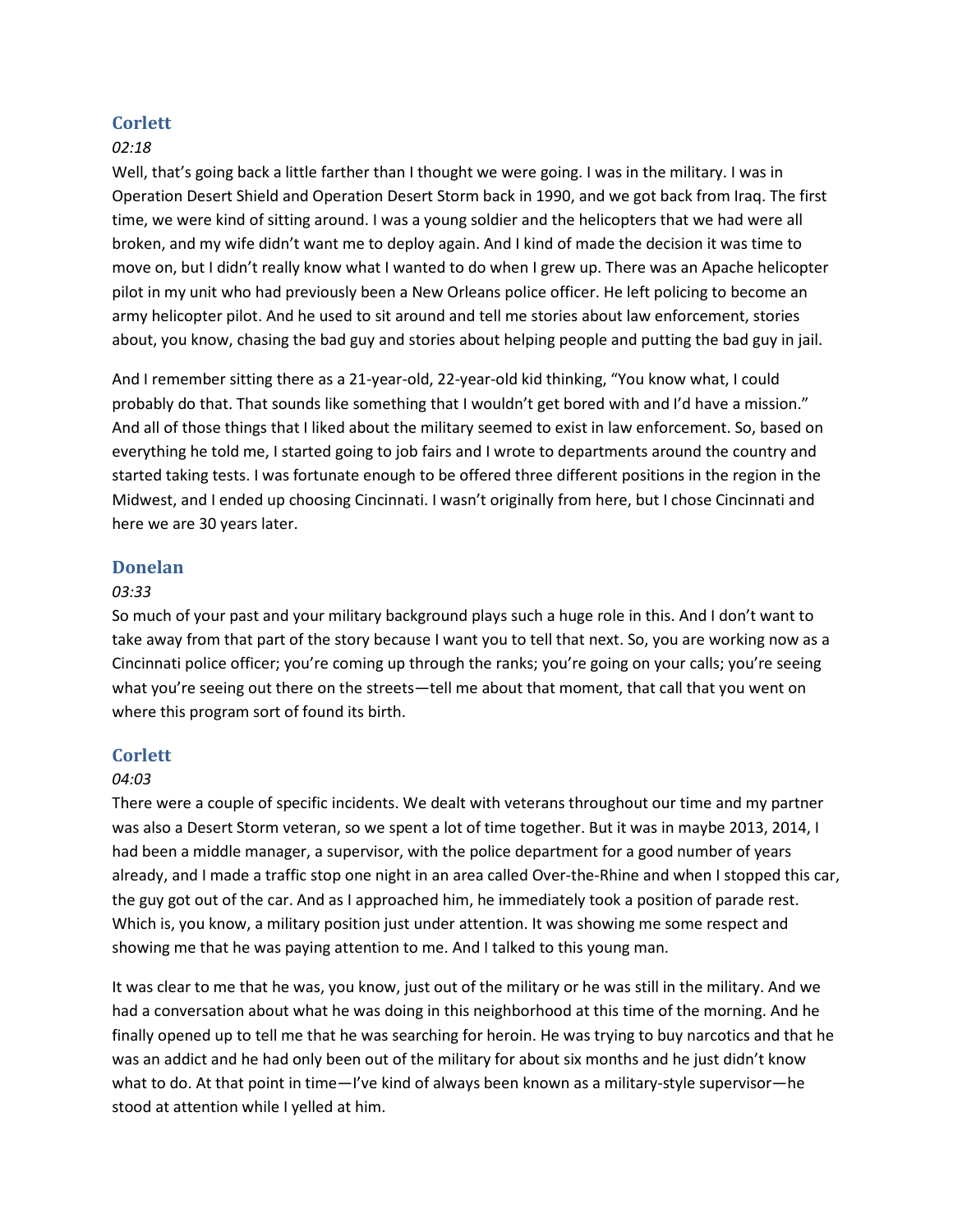I made him feel bad about his life and I made him feel bad about his choices and his decisions, and I made him feel like he had embarrassed every veteran that came before him. And he literally broke down into tears. And at that point in time he would've accepted any help I had to offer him, whether it was rehabilitation, whether it was jail, whether it was... Anything I could have given him at that point, he was in a position to accept and make his life better, but it was only at that point that I realized I had nothing to offer him. I'd been a police officer for, you know, 25 years, or 24 years. I'd been a city supervisor for over 20 years, and I had nothing to offer this kid to help him. He didn't need to be in jail. He wasn't a violent felon. He was only hurting himself and the community at large, and I had nothing to offer him.

So that was one of them. And then there was another one where I found a veteran in his home, deceased, living in a vacant building with no family, no communications, no connections. I started volunteering my time with a national peer support group called Battle in Distress. And they still exist it's Battle in Distress. They do a fantastic job of supporting veterans who are struggling across the country. They're available 24 hours a day, seven days a week, but it's strictly a peer support group. While I was doing that, they determined that my best function for them was to continue to be a law enforcement crisis intervention officer. And whenever they would receive a call from a veteran who was suicidal or who they felt was in danger of suicidal tendencies, they would get me involved.

And I would be the guy who collected the information and called the Orlando Police Department to notify them of this suicidal veteran, because I knew that information was necessary for the police officers to make a safe response to keep both the veteran and the police safe. I did this for probably eight to 10 months, and we were involved in SWAT standoffs and suicidal veterans from coast to coast— Port St. Lucie, Florida, to San Diego, to Las Vegas, to Dallas—and it suddenly occurred to me that here I am out there throwing my name and my rank and my city and my department around, and I've really never talked to my command staff about the fact that I'm doing it. Command staffs don't typically like to hear about things you're doing from outside the agency; they like to hear about it before that.

At that point, one of the assistant chiefs was a friend of mine; he had been one of my supervisors early in my career, and I talked to him about what I had been doing and he recommended I have a sit-down meeting with the chief. So, the chief scheduled me 15 minutes and I walked in and he said, "So I hear you've been doing some things, you know, outside of the department, representing yourself as a member of the department." And I said, "Yes, sir, I have." He said, "Well, you have 15 minutes to convince me that it's a good idea." And I spent 15 minutes—probably more than that because I talk a lot—convincing him that what we were doing was necessary, needed, and we were able to provide things that other people couldn't.

By the end of the 15 minutes, the chief looked at me and he said, "That's an absolutely fantastic program. You are no longer a volunteer with that agency, you are going to start that as a department program, and you will run that program. Go forth and do good things." And at that point, the Military Liaison Group in the Cincinnati Police Department was born. And we, from that point, have taken on any number of tasks from crisis intervention training to PTSD recognition training to personally taking people up to the VA system, getting them into the VA system. We're working with the veterans court system.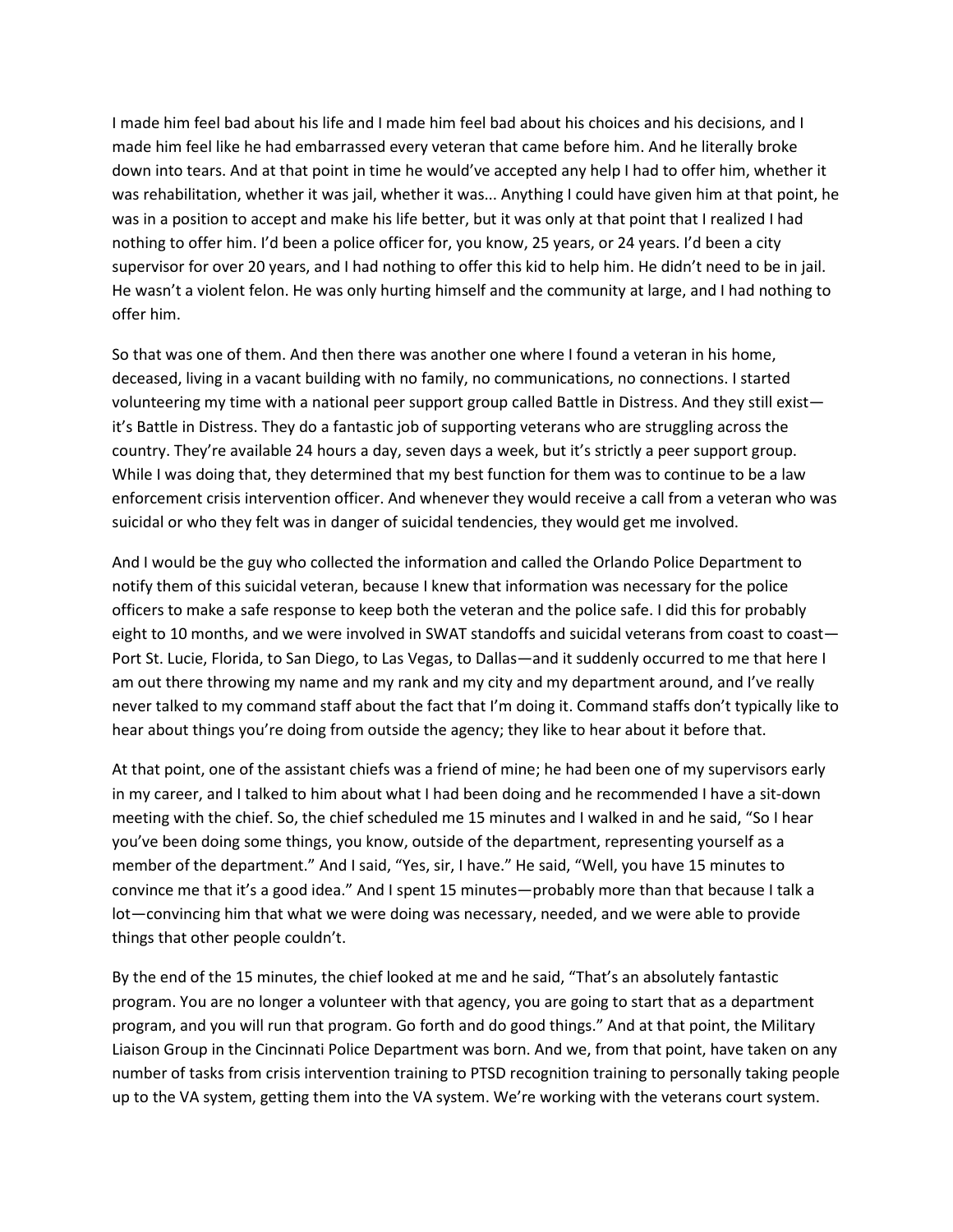We do national military recruiting programs, pretty much anything that has to do with the VA or the DoD, we somehow get involved in. And we've had tremendous success and we've received tremendous recognition. I couldn't be more grateful for the positivity that's come out of this program.

### **Donelan**

#### *08:43*

This story is actually an example of ask for permission or ask for forgiveness that worked in your favor.

### **Corlett**

*08:48* It did. It did.

### **Donelan**

#### *08:48*

But I see why it probably took less than 15 minutes for him to sign on to that, but good on you for stepping out there like that. I want to take it back just a little bit. And if you could, in your own words, take us inside your personal feelings. Quite frankly, you've been there. You've been on the front lines, and you've come home. I'm sure you had your own demons and challenges you had to face internally. You made a decision to enter into law enforcement, others—as you've witnessed in your own community—didn't have that sort of positive decision making; they ended up doing some other things. And what went through your heart and mind? Did you have to battle internally with things that nobody else knew what was going on with you? And then when you would see your brothers and sisters out in the community like that, suffering like that, how did that grab you?

#### **Corlett**

#### *9:35*

I've always felt like I have had a phenomenal support network. I was married at a very young age. My wife and I got married right when I finished my training in the military, so we've been together over 30 years and we kind of grew up together, so she was a part of all that. I've always had her support. And then when I came on the department here, the guy I spent 12 hours a day with, and was an 82nd Airborne veteran who was also in Desert Storm, we were able to talk to each other and bounce things off of each other. And, you know, and then as we went through our careers, obviously, there were a lot of traumas we dealt with in our careers.

And as I got older and I realized what those were, I've had the support of the VA staff. And, you know, one of the doctors at the VA that I teach with routinely calls me to check in on me when bad things happen because I'm always somehow involved when some horrible crime happens. And she always texts me to make sure I'm okay and let me know that she's there for me to talk to. And I've always had that support, so doing what I do, I found out very quickly that that was what was lacking in the veteran community. When these younger soldiers are coming home from deployment, a lot of them are no longer with the unit or the people they had those experiences with, and they don't have someone that they can relate to to talk about them with.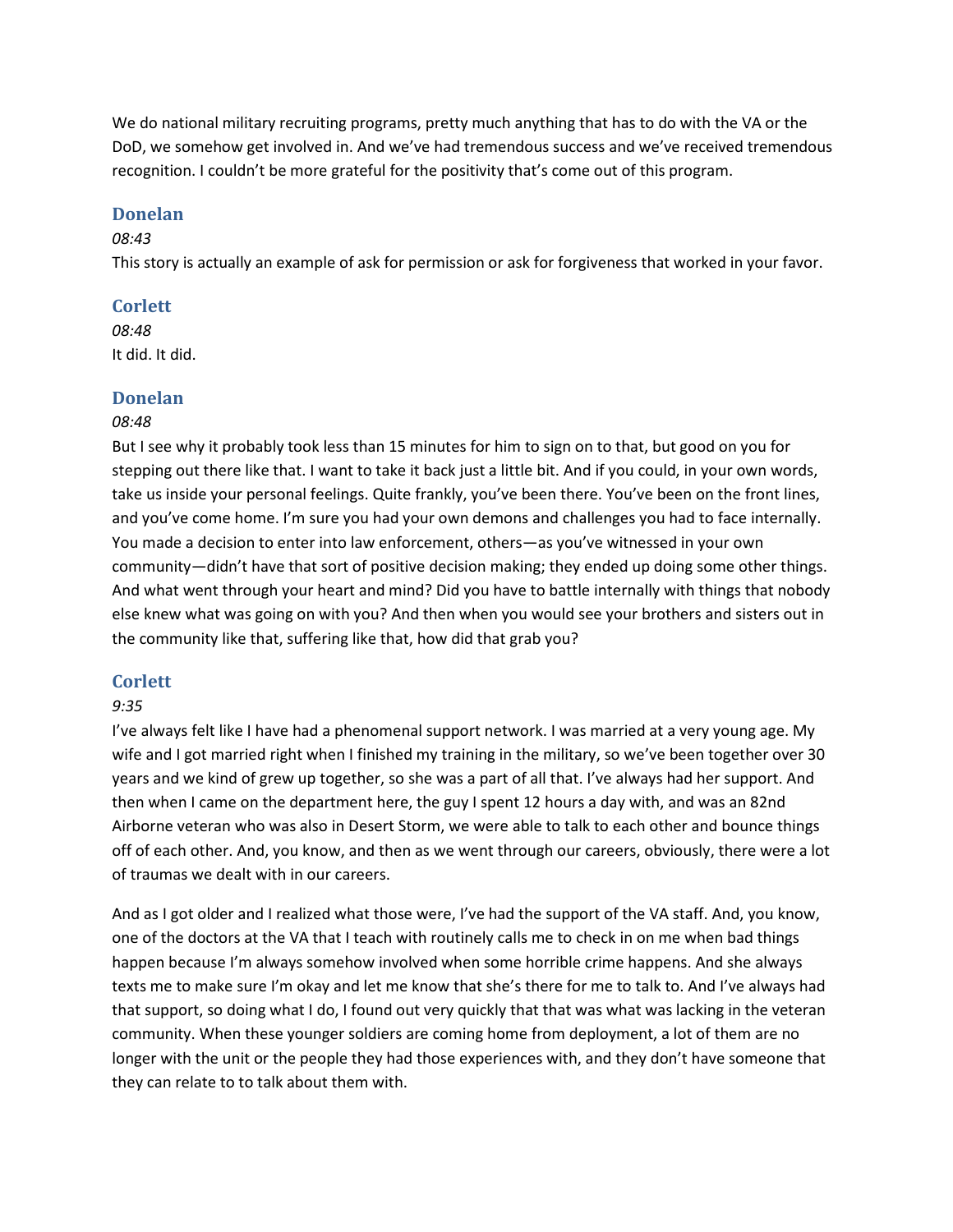So, what I found in the department, and we try to intervene prior to arrest, that's one of our big goals, is to intervene prior to arrest or that suicidal call or anything like that. So, we became the peer support on scene. So, when the soldier's mother would call and say that, you know, "Johnny's in the basement. He's been drinking a 12-pack a night. He can't hold a job. He's not sleeping. He's fighting with everybody." We now, as an agency, recognize that to be a deeper problem. And we're able to sometimes, or most of the time, step in using our shared experience to get that soldier help. And they're most often willing to accept it from another soldier.

#### **Donelan**

#### *11:25*

It sounds like you had an amazing support system. And as you mentioned, these men and women were coming home and didn't have that support system in place. It also sounds like, based on what you were saying, that you've gotten to a point now where people are calling you ahead of the bad thing happening. How do you deal with this and how does this kick in—or does it kick in—when you're in a situation? You know, where a crime has been committed or it's drunk driving—you've got them pulled over, you recognize there's a veteran there… Does the program kick in there at all? Or is it, at that point, the law is the law and now we have to—

#### **Corlett**

#### *11:58*

Right, no, we don't forgive criminal offenses in lieu of treatment or health. But what we will do is, in addition to the necessary criminal charges, is offer the support to ensure that it doesn't occur again. We will often make referrals into the veterans court system if we think that the charges are appropriate. And we also have a lot of resources outside of the VA community because one of the things we ran into was we were dealing with a lot of veterans that weren't eligible for VA care. So, we had to develop a network of resources that were basically 501(c)(3)s who were willing to help any veteran regardless of the circumstances.

So, we don't forgive criminal charges. The only time that we're able to intervene prior to criminal charges is when those calls come in, you know, about... I guess a good example is we get a family trouble run, and it's a husband and wife who are arguing every night. There's not been any domestic violence committed, there's not been any threats, but they just can't seem to reconnect the way they used to. You know, we're able to offer counseling, we're able to pull that veteran aside and talk to him about the transition that he or she is making back from a combat theater, the difference between the military and the civilian world, and how you can get yourself back to being a productive member and happy person.

And they usually accept that. You know, when I start with, "Hey, listen, my name's Dave Corlett. I'm a Sergeant with the Cincinnati Police Department, but I'm going to talk to you as a veteran. I'm an Iraq vet. I've been in a combat theater; I've experienced some traumas and I've been through a lot of the thought processes that you've been through, or that you're going through. And I'm also a patient at the VA. And I know some people up there who can help you or make your life easier. I want to take you up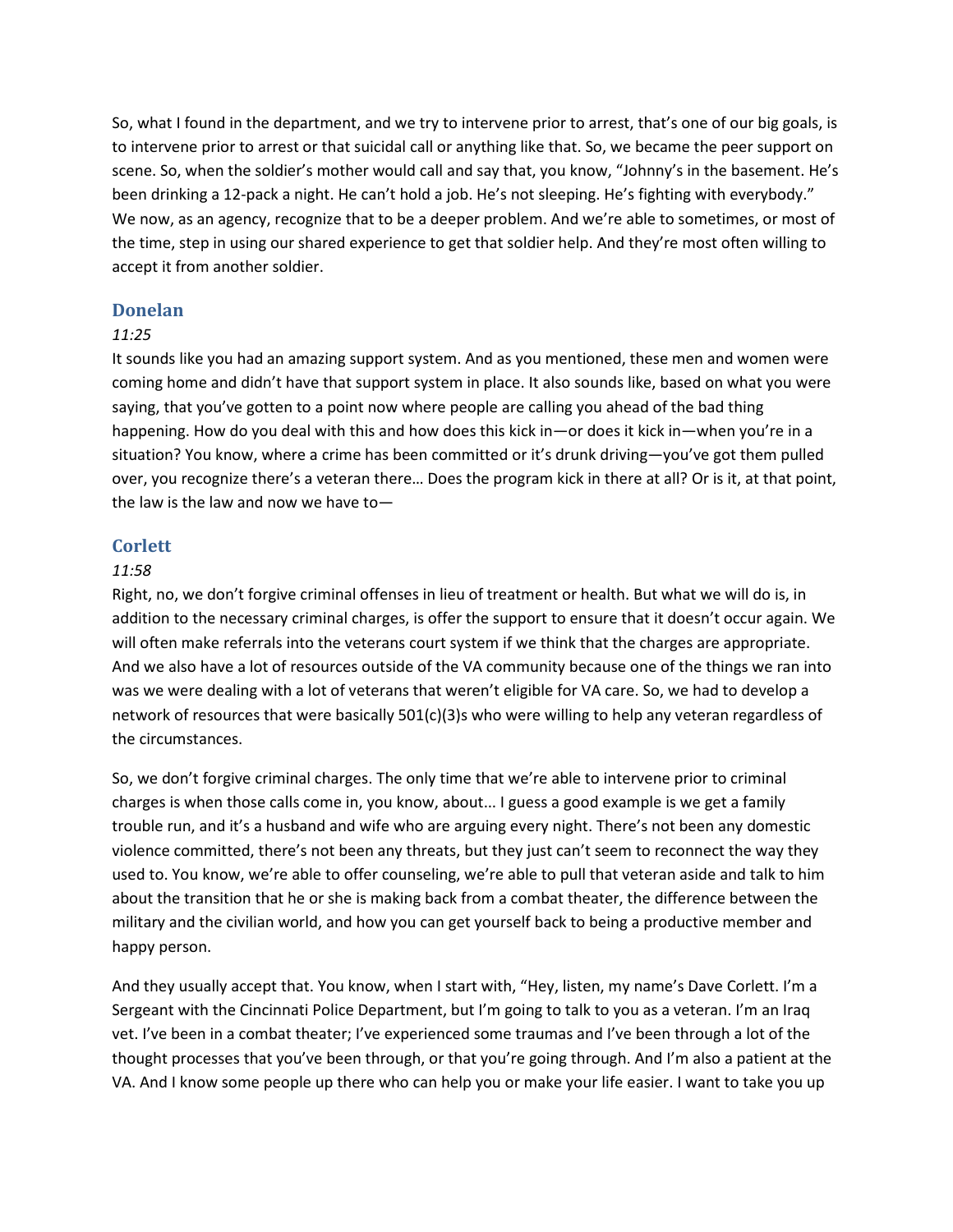there and introduce you to them." That method is usually accepted. Nine out of 10 times that veteran says, "You know what, I'll go with you if you're going to take me up there yourself and you know somebody up there." We're able to make that connection.

So, we here in Cincinnati, we've expanded upon that, and it's not just me. You know, my left-hand man, his name's Terrence and he's a Marine. So, we have the same thing for the Marine Corps, and I have other officers who were Air Force and Navy, and I've even got Coast Guard. So, we try even to be branch-specific when we're helping people.

### **Donelan**

### *14:01*

When you're talking to a veteran and you say, "I'm a veteran," do you see the change? Because, you know, just one human being to another, when you know you're talking to somebody who understands what you're going through... Changes the course of the conversation off entirely.

### **Corlett**

### *14:16*

It absolutely changes the direction of the conversation. Because, typically, one of the things I use in crisis intervention is that veteran connection. If I discover that you're a veteran and you're dealing with some serious deep trauma, I'm going to take you to a happier place. I'm going to ask you, you know, what branch were you in? Who did you serve with? Where did you go to basic? Did you deploy? Who was your best friend when you were in the military? Are you still in contact with them? Because, typically, what I find is that even if a soldier experienced those traumas during his time in the military, he's going to have some fond memories of the military.

And going back to that beginning when you were just learning that world can take someone's mind to an entirely different place, and a lot of times can bring them out of that place where they are and make our interaction a lot less confrontational. You know, one of the things that Ron has always liked so much and we did this in the department early on—we ordered branch pins for all of the officers. So, every uniformed officer in the city of Cincinnati who is a military veteran wears on their uniform a branch designator pin. So, mine is a green one that says Army; my partner's is a red one that says USMC. So, when we go into somebody's house, you would be astounded at how quickly they notice that pin. That's typically the first point of conversation for any of my veteran officers when they enter a room: "Hey, you were in the Marine Corps? Who'd you serve with?" And that conversation starts and it's nonconfrontational. So that's a benefit to us as law enforcement.

### **Donelan**

#### *15:38*

You know, it's interesting because as you're talking, you're talking about this pin, you're talking about military veterans, so many of whom work in law enforcement—so the resources have been sitting there right in front of us, right?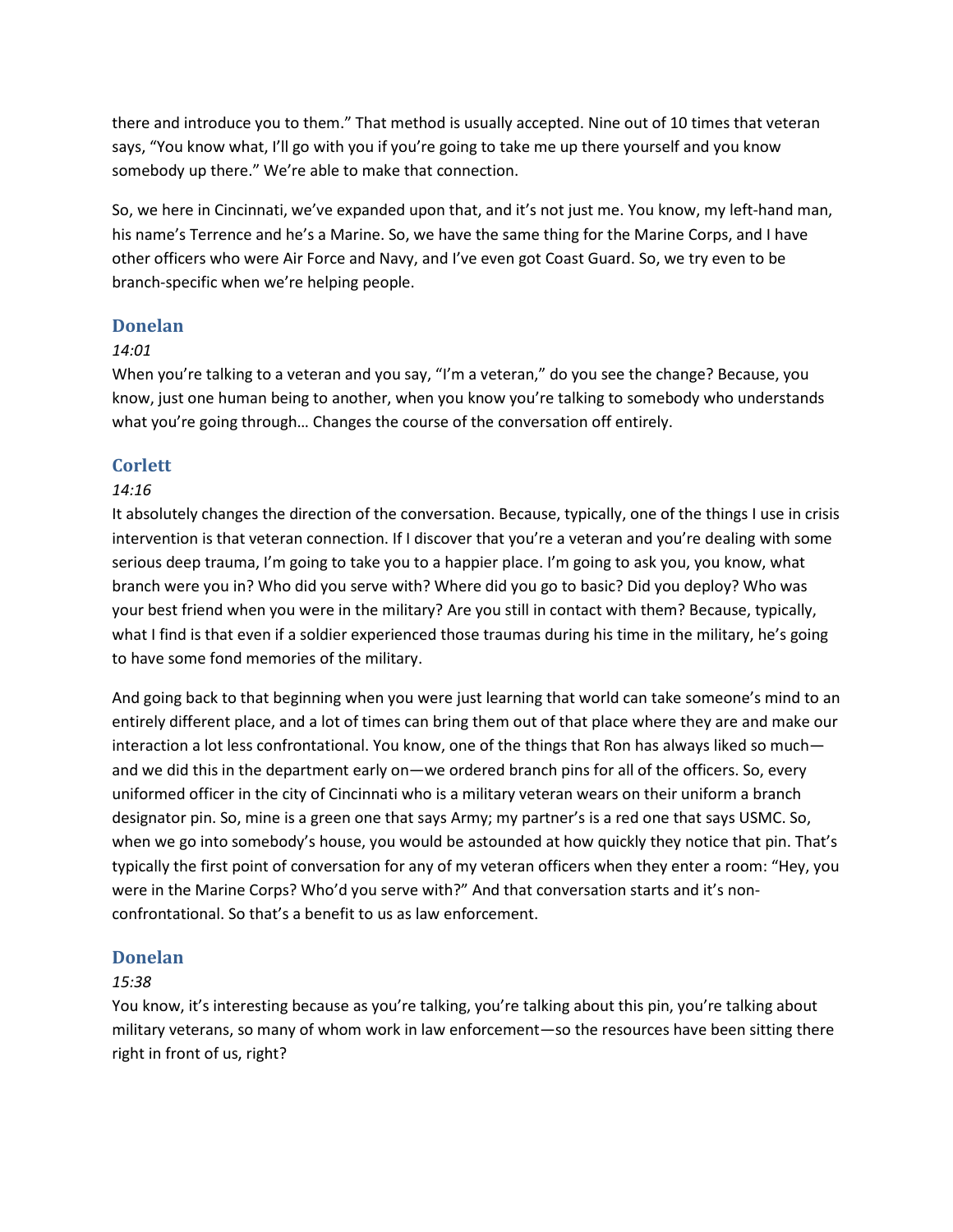# **Corlett**

*15:50* Yes, absolutely.

# **Donelan**

# *15:50*

The pin is very simple; the people are here. It all seems very simple. Gosh, why didn't we start doing this a long time ago? Why isn't everybody doing this?

# **Corlett**

### *15:59*

I sometimes question why I didn't think of it 20 years ago instead of eight years ago.

### **Donelan**

### *16:03*

And you're right, they're going to check your uniform, right? You know, and they see that pin and you don't even have to say a word and it's a game changer within itself. Walk me through a call for those agencies that don't have the military liaison officer. Walk me through a typical call so people kind of understand how this all works.

# **Corlett**

### *16:19*

So, we'll do both. I train here; I train PTSD recognition as part of our crisis intervention program. And that means that officers from all over the region get to know that we exist. Because one of the things I tell them is what the military liaison group does, and I provide them contact information for myself and Terence and Tammy Brown, who are my, you know, probably the three most active people. But on a routine call, I'm in Downtown Area District 1 of Cincinnati. Say a District 4 officer at 3:00 in the morning gets a family trouble run for a veteran. He'll make that run just like any other household and he will try to make the connection with the veteran. And if he finds himself struggling with being able to connect with this veteran or being able to help this situation, he has the ability to get on the radio and ask for any MLG officer.

Now, any MLG officer is any one of the 340 veterans in my department who have sat down and listened to me talk for an hour and are willing to answer the radio and come talk Marine-to-Marine on that radio run. And we do that a lot, actually. You'll hear officers ask for an MLG officer and somebody will answer up from another district or wherever it may be. They'll drive to that location. They'll make that connection. We don't expect them to call us all the time to fix whatever the problem is. We do more of a triage system so that those officers are able to make that connection, and they're familiar with the resources that they need to refer the veteran to. They handle it and then they just notify me of the run and give me the information.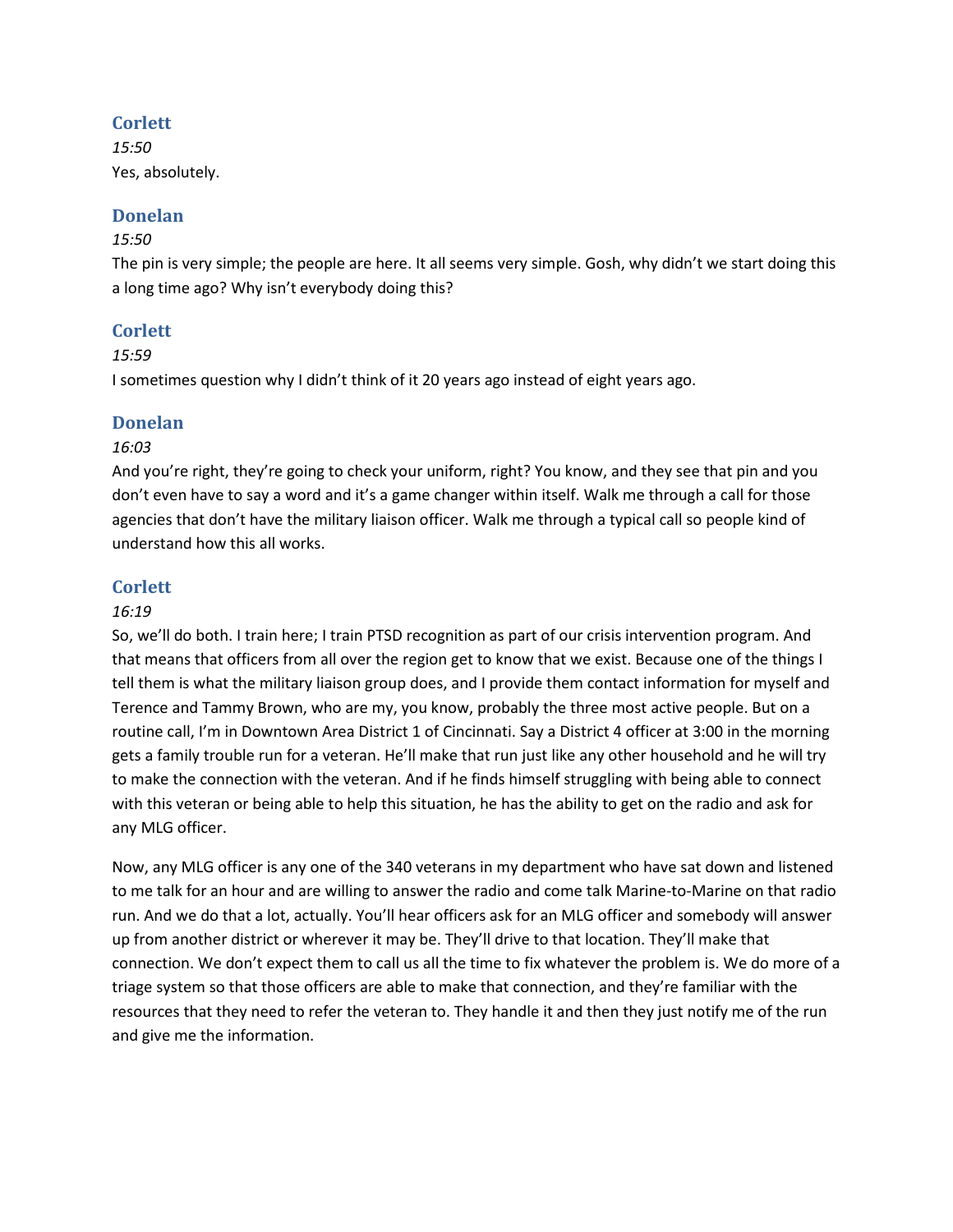And I put it aside in case we, you know, have further contact with that veteran in the future. Or I may notify our VJO program that we had that contact with the veteran and the VJO program is then able to get that information into that veteran's medical folder so that his psychologists or psychiatrists or anybody he's seeing at the VA will know about that law enforcement contact and be able to modify treatment for that reason. Now, if I get that information, and Terrence and I are reviewing it and we determine that a follow up is probably in order, or that we know something that would benefit this veteran further, he and I will not hesitate to drive out to the house and introduce ourselves and offer our services to this veteran.

He's not under any need or necessity to follow our recommendations or accept our help, but, typically, we get shock and awe that the police department cared enough to come back, and come back not to arrest anybody but to offer assistance to make somebody's life better. Now, outside the agency, it kind of works the same way. Actually, the Hamilton County Sheriff's Department, which is our local Sheriff's Department, is developing the same model. I was on the phone with a lieutenant from the Sheriff's Department yesterday and agreed to go out and teach her deputies how we do things. But for say smaller departments who can't field that operational unit or units that are farther away, they are provided our contact information.

Our recall information is at our communication section. So, if you call Cincinnati 911 and ask for the military guy, you get one of the three of us. And we're going to answer that phone, you know, 24/7 when you need us. And the direction I was given originally by my command staff was, you know, the program that you run is needed and necessary and it saves people's lives. And the chief told me, you know, I'm to make myself available to whoever needs my help. And that means if Dayton PD calls in the middle of the night, I put on a uniform and drive to Dayton, or if Indianapolis PD calls in the middle of the night, I put on a uniform and drive to Indianapolis. So, I have the full support of my command staff, which is absolutely necessary to be successful.

### **Donelan**

*19:40* And you said 300 officers in your department?

### **Corlett**

#### *19:43*

We're a 1,000-man department, and last check I had over 330 veterans. So more than 33 percent veteran.

### **Donelan**

#### *19:49*

When you were describing how the process works, I was thinking about interpreters, right? These are officers who speak another language.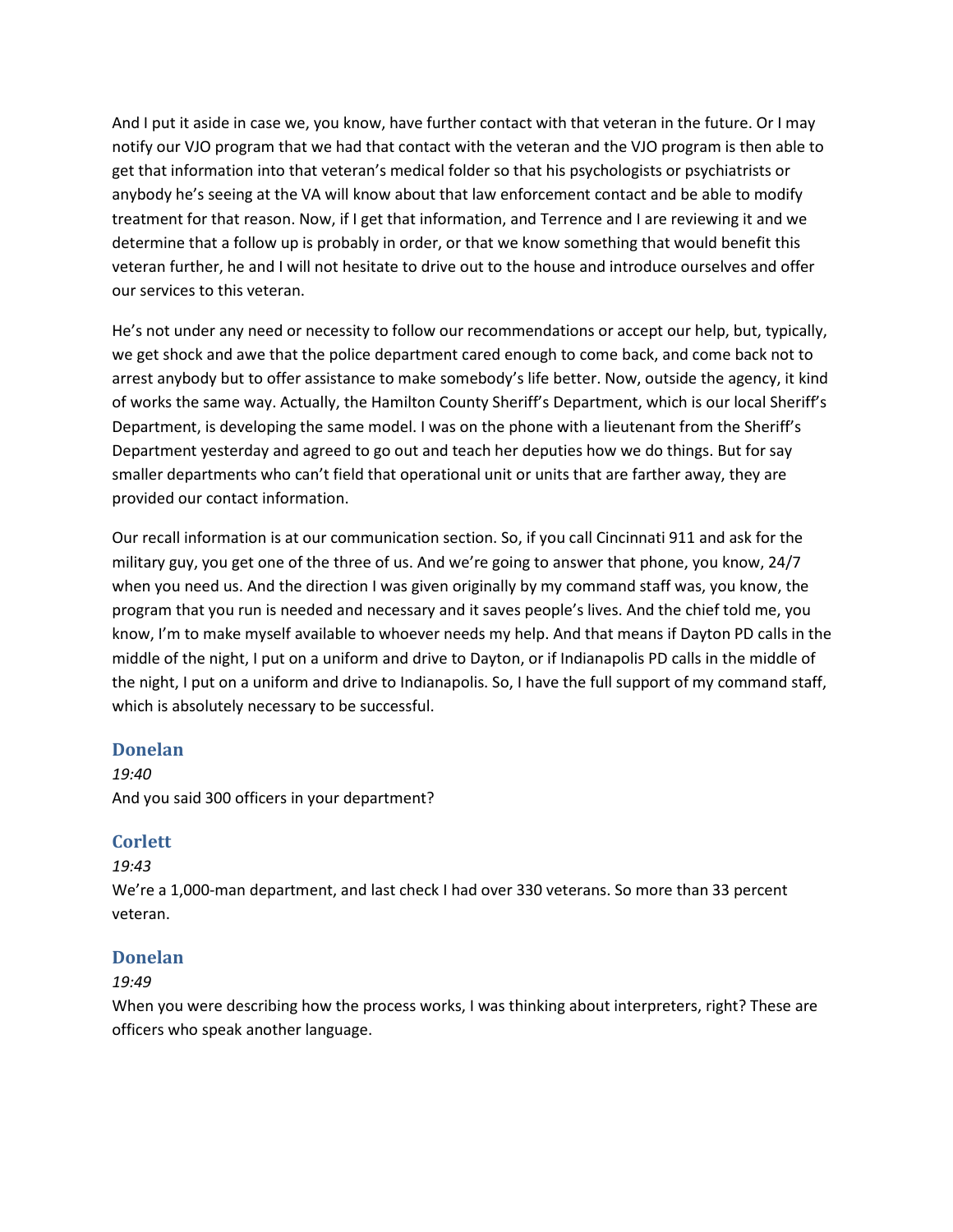# **Corlett**

### *19:56*

Absolutely, and they do. If you've ever heard two Marines talk to each other, normal people can't even understand it.

# **Donelan**

### *20:01*

Right. And, you know, I am a layman, so this all makes so much sense to me. So, I want to talk cost and I want to talk payoff. But before we do that, I want to bring Ron in—Ron Michaelson. The Veterans Health Administration is a component of the United States Department of Veterans Affairs. And it's the largest integrated health care system in the U.S. providing care to over nine million veterans at more than 1,200 health care facilities, including 171 VA centers. The message to take from that: It's a lot. Ron, you're with the Veterans Justice Outreach Program, correct? At Cincinnati Veterans Administration Medical Center, do I have that right?

### **Ron Michaelson**

*20:39* That's correct.

# **Donelan**

*20:40* So, what is the focus of your program?

### **Michaelson**

### *20:42*

Well, it's kind of like it sounds—a Veterans Justice Outreach. We're tasked with providing outreach services to justice-involved veterans in whatever venue we find them. We outreach to courts and work with attorneys. If a veteran has a case, a criminal case pending in a court system, if they are in jail awaiting adjudication of the case, we will actually go physically to that jail and go into the jail and do assessments with the primary purpose of trying to identify what those treatment needs are that that veteran has. And to see whether or not the VA is well positioned to provide them with treatment for those needs.

So, we work with courts and attorneys. We do that direct jail outreach, and sort of the third leg of the stool, as I like to describe it, is to work with police and other first responders with the idea that we want to, you know, capture this veteran on the front end of their justice involvement before they penetrate the criminal justice system any further, and deflect them into the VA system of care. So that's kind of how I came to work with Dave and became familiar with his program.

### **Donelan**

### *21:47*

And that's exactly what I was going to ask you. How did you hook up with Sergeant Corlett? Tell me that story.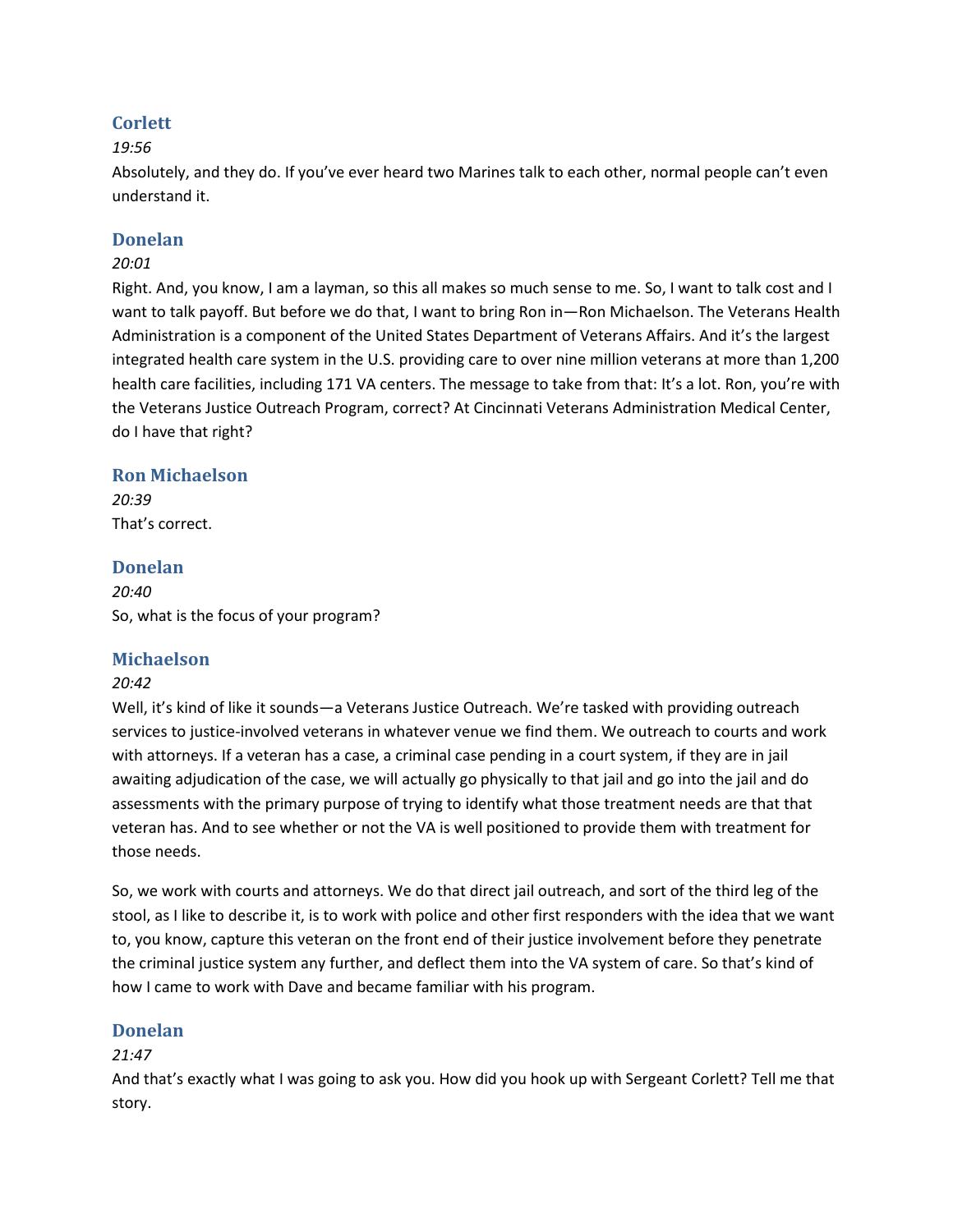### **Michaelson**

### *21:52*

It is an interesting story. You know, part of our work, and I believe Dave may have mentioned this earlier, is to work directly with veterans treatment courts, veterans treatment court teams. I believe we have eight or perhaps nine veterans treatment courts in the greater Cincinnati area that we staff. And it just so happens that Dave was at one of these veterans treatment court proceedings that I was working at. The presiding judge of the vet court program introduced the two of us and he kind of looked at me and said, "What do you do?" And I told him, then I looked at him and said, "What do you do?" And he told me.

And we found that our interests and our mission aligned very neatly. So, we thought, "You know what, I think we're probably going to want to talk again so we can kind of figure out a direction forward and see how our respective efforts complement one another. So it was that fateful day, I think, in that veterans treatment court docket that kind of sparked everything between Dave and I and it just kind of grew from there.

### **Donelan**

#### *22:50*

Was this before Sergeant Corlett told his bosses what he was doing or after?

#### **Michaelson**

#### *22:54*

I'm not sure. I know, for us, this is part of our job. We're encouraged to seek these relationships out with first responder agencies for the reasons I gave to deflect those veterans into the VA health care system before they get further involved with the criminal justice system. So, this is part of my job; this is part of my charge. And I've just been really grateful to have someone as committed as Dave, Sergeant Corlett, has been to this process and to this mission. This truly is his baby and he has grown this exponentially, drawn in other very disparate community stakeholders, brought them to the table. Anybody who will listen, he'll talk to about the effort on behalf of our veterans. Some of our most vulnerable veterans, too.

#### **Donelan**

#### *23:38*

Sergeant Corlett, where were you in the process when you met Ron?

#### **Corlett**

#### *23:41*

No, I had already talked to the command staff. Actually, it was, I think it was one of the members of the command staff that told me I needed to go down to the courthouse and talk to Judge Melissa Powers. And Judge Powers and I were actually friends from when I was a 23-year-old policeman and she was a brand-new prosecutor and she was the veterans court treatment judge. So, I showed up in court a couple times and I watched Ron doing what he does and I was like, "Man, it really seems like he and I need to talk." He—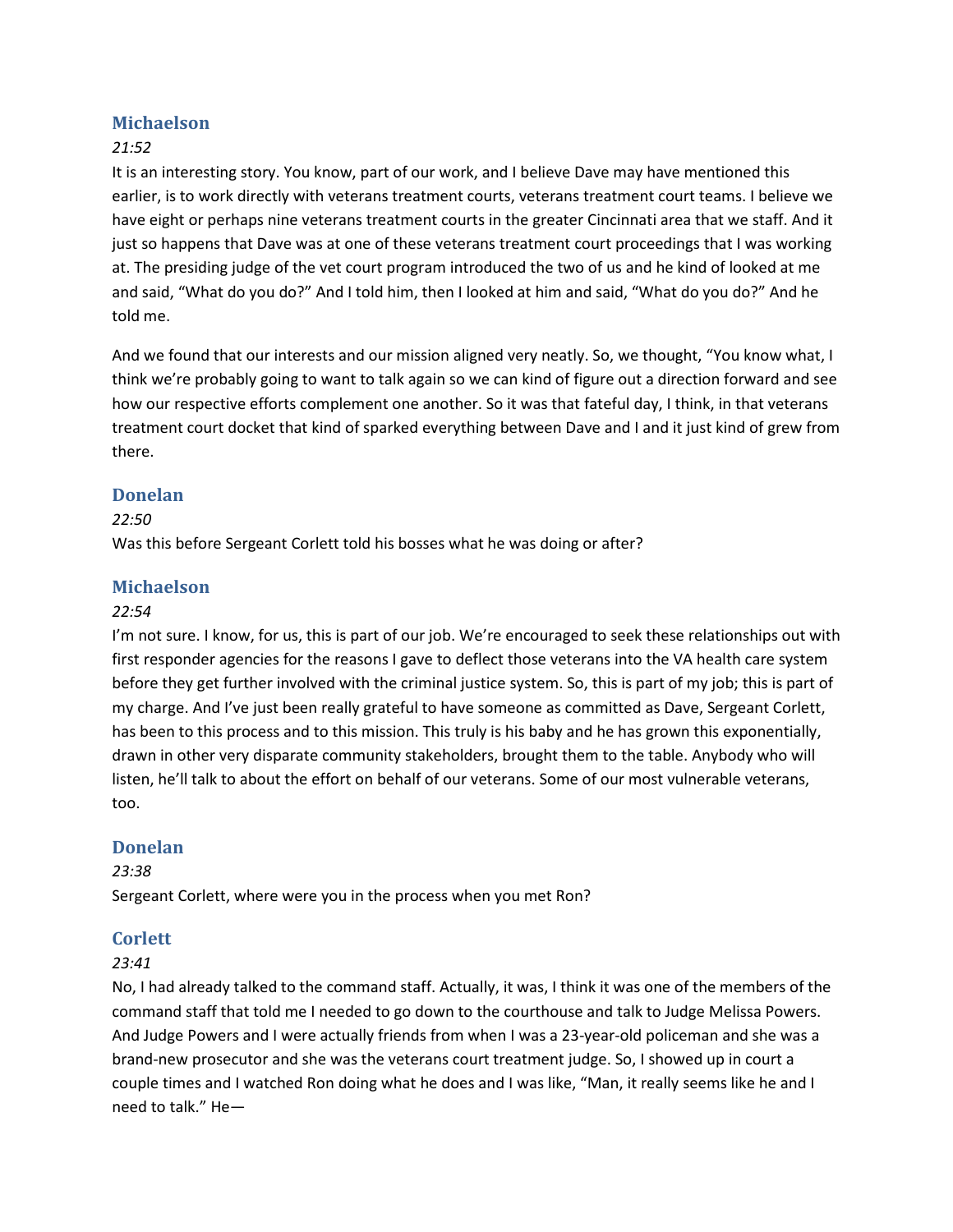*24:17* Oh, help, help, this is great. [Laughs]

### **Corlett**

### *24:06*

Yeah. Yeah, and then, like he said, as soon as we talked about, well, what his function was? I was like, "Well, that's exactly what I want to do. So, yeah, we need to work together." And to Ron's credit in dealing with the VA—myself, you don't always get what you want out of the VA—but Ron has been more than willing to be active in what we do. There's occasions that Ron's gone out on radio runs with me in a patrol car and met the veteran that was struggling. There's one particular occasion where District 3 called me, and I got out there and this guy was in such bad shape. He was drinking several fifths of vodka a day, begging me not to let him die. And I was like, "Ron, you got to meet this guy."

And Ron came out to the scene and the two of us decided right then and there that we needed to transport him up to the VA and signed him into detox. And we did. So, I put him in a police car and Ron met him up at the VA and we signed him into detox, you know, an hour after the call. So, it's taken both of us to make our efforts successful.

### **Donelan**

#### *25:01*

You know, when you were talking about the fact that this doesn't replace charges, it does sound like Ron's there to sort of catch them once they could move from point A to B, if they are charged in the vet court. Am I understanding that correctly?

### **Corlett**

### *25:11*

Correct. And another thing that I've learned in dealing with veterans, which was totally opposite of the way I came up as a young policeman… As a young policeman, if I stopped a combat veteran doing something not so serious that nobody would really care about, I often would cut them a break and tell them not to ever do it again. But what I've learned in my middle and senior age is that veterans who are in crisis, who are acting out in those ways respond much better to being held accountable for their actions.

So, a lot of times I'll get a call from a young policeman at night asking me if they should charge this guy or whether they should, you know, just refer him to me. And oftentimes my answer is to file the charges because if we bring him into veterans court, then we can hold him accountable for his actions. And we could ensure that he seeks the treatment that he needs. He can't just disappear.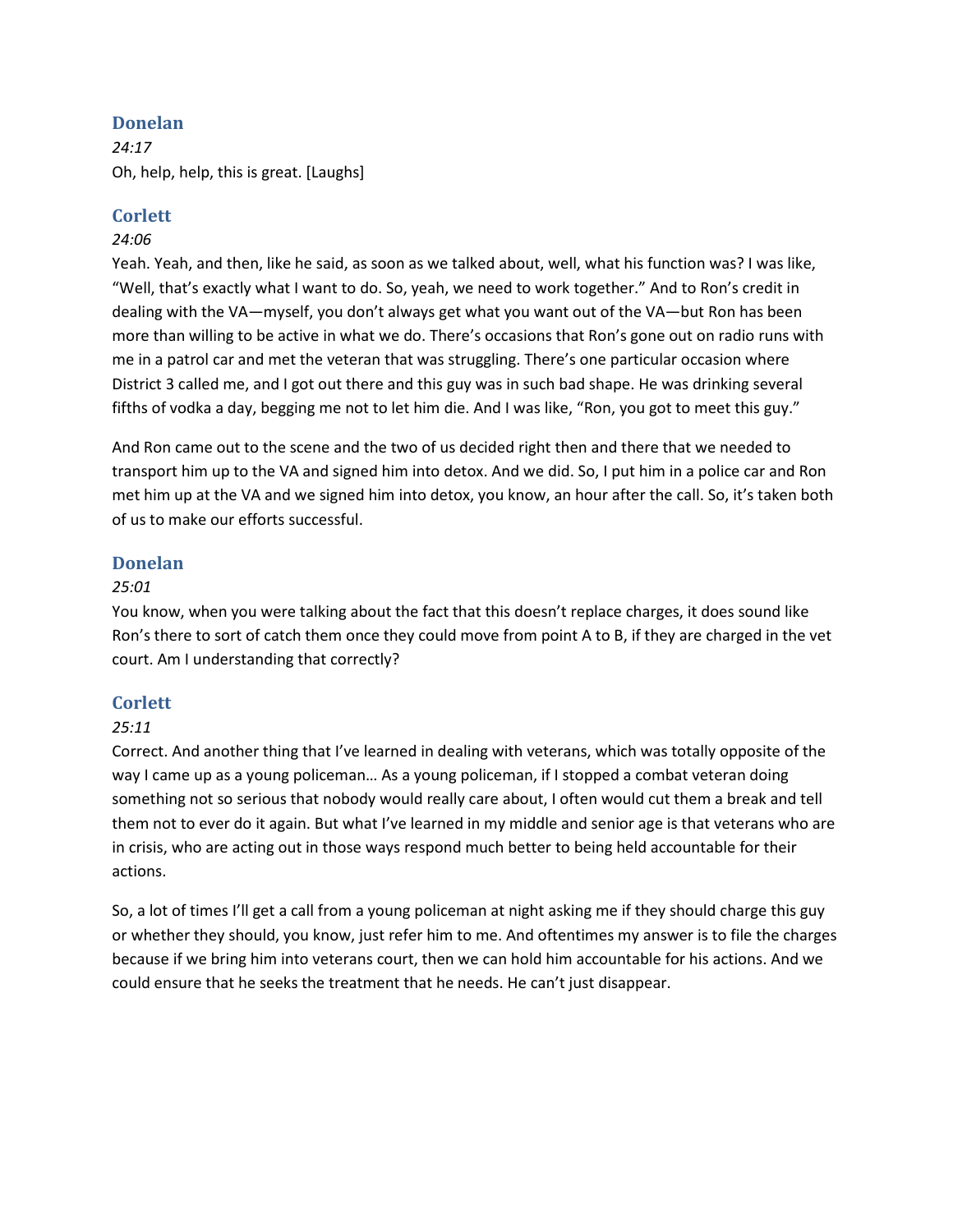#### *25:55*

Ron, you work for a government organization. Sometimes you have to take steps when you're introducing something new. And I think that this is going to be beneficial for our listeners hearing this and wanting to maybe start something like this with their particular agency. Were there steps that you had to take in order to work with Sergeant Corlett on your end of things?

#### **Michaelson**

#### *26:15*

That's a great question, Jennifer, and as I said before, interfacing with law enforcement and other first responders is a part of the gig, right? For VJO specialists, I mean, that's part of what we're tasked with doing. Now how we do that, and the manner in which we engage is probably very individualized. I know for myself, internal to the Cincinnati VA, certainly I had the support of my supervisor kind of like Dave was talking earlier about his command staff—you never want to have your supervisor caught flat footed or learn about what you're doing at a meeting and then have to explain yourself afterwards.

So, I just had to apprise my supervisor what it was I was doing, what direction it was taking. It was brand new, so we weren't exactly sure what this would look like, what it could look like. So just apprising my chain of command along the way that, you know, this is what we're doing; this is how it's developing; this is how it's evolving. Any kind of media appearances that we would do, I would always alert them and our public affairs staff to the nature of that. So, there was no real significant processes or steps that I, you know, had to take from a field-level staff standpoint. My focus was just talking to Dave and his team and giving them a very clear understanding of what I could do, what I couldn't do.

You know, the VA is a health care facility, so HIPAA laws apply. So, we had to be very clear on the front end about any kind of privacy rules, confidentiality that was in play. And just describing that for Dave and his team that, "Hey, you know, you can give me this information. I can let the veterans providers know what's going on that there was a police contact made. Probably not going to be able to share with you on the back end what the disposition was because of confidentiality."

#### **Donelan**

*27:57* Right, right.

#### **Michaelson**

#### *27:57*

Now if the veteran signs a release of information specific for Sergeant Corlett, sure, as long as it spells out the exact nature of the information to be shared, I can go back to the well with Dave or any officer and let him know kind of what the disposition or the outcome was. But, typically, that's not typical. So, he understood very early on that, you know, this was going to be a refer and that's probably about it unless he went back, as he mentioned earlier, to that veteran's home for a follow up.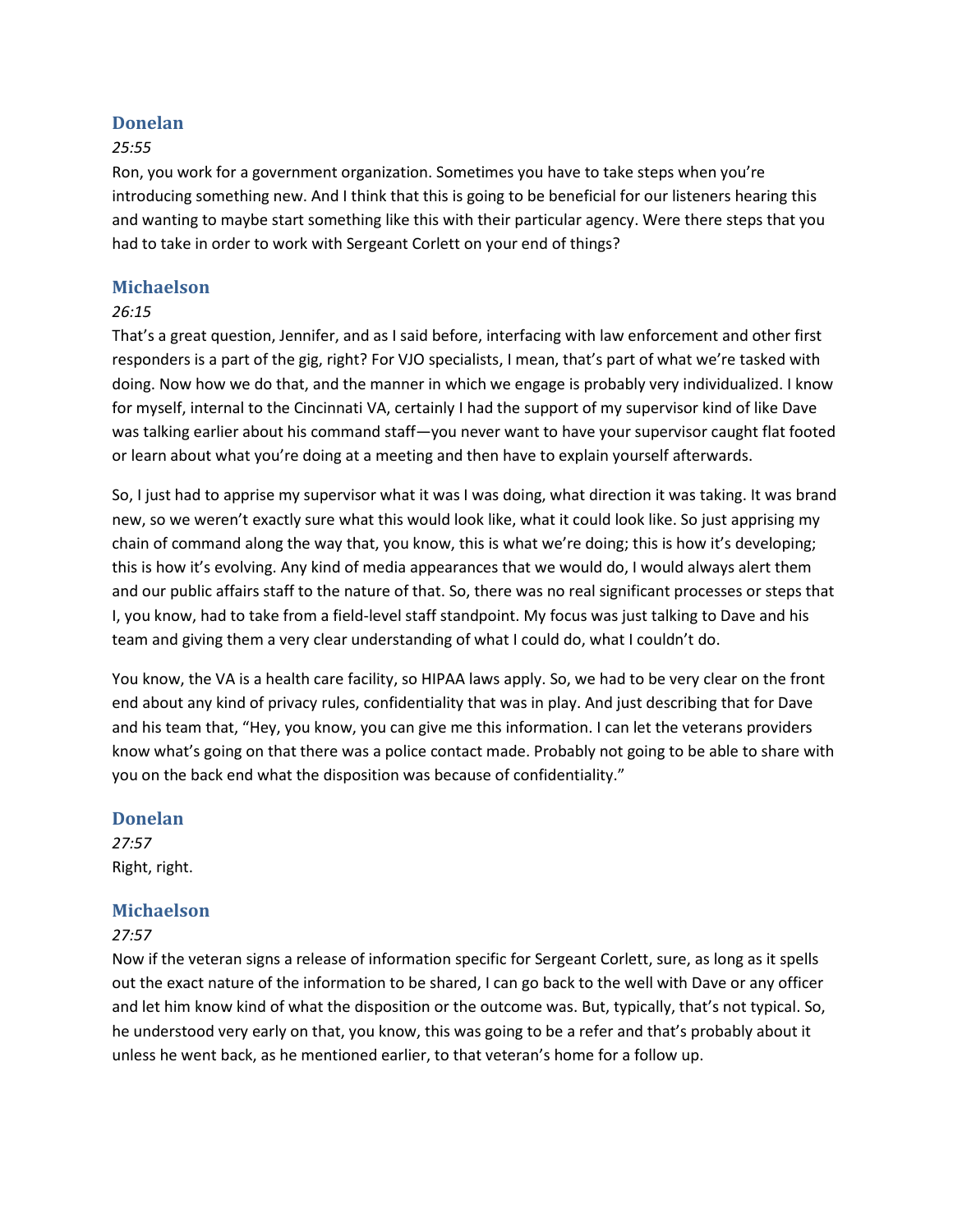#### *28:25*

And the veteran told Sergeant Corlett what happened, but it was on the veteran to share that. And I see that because a lot of what police do from arrest, listing of charges, court docs, in terms of affidavit, statement of charges—those are public documents for the most part. That's public information. When you start getting into the health care component, HIPAA is the guideline.

### **Michaelson**

#### *28:45*

It really is, and we at the VA take that very, very seriously. I think most medical centers do that. But one thing to help facilitate… You know, one of the biggest obstacles as part of this type of arrangement is identification, right? I mean, it's always about correctly identifying whether or not the person that you're dealing with is actually a veteran. And then once you establish that, what are their eligibilities? Because the VA has a number of programs, and sometimes the eligibility criteria changes based on the program.

### **Donelan**

#### *29:15*

I wanted to ask you that because not all veterans are eligible, correct? For VA health care to include mental health care, and that's a big chunk of it.

#### **Michaelson**

#### *29:24*

Yeah, I think that's a common misperception among the general public. I think most people, lay people, might think that if a person served in the military, then obviously they're entitled to that benefit of VA health care. And that's not exactly true, right? There's a set of eligibility criteria having to do with the number of days of active duty service that veteran served. What was their character of service? Did they separate from the military with an honorable, a general under honorable conditions discharge? And there's also a financial component, a means test, involved in that eligibility criteria, but that's a pretty heavy-duty topic to get into with eligibility because it's very dense and it could change. There's so many factors and considerations to make, but you're correct, Jennifer, not every veteran is eligible. But that's part of what I do for Dave. When he calls with a veteran, I have access to secure database systems where I can look this veteran up and see, and at least give them a cursory understanding as to what the eligibilities for that particular veteran is. And then we can chart a path forward based on that.

#### **Donelan**

#### *30:26*

So is your recommendation for law enforcement who are thinking about this or listening to this and saying, "You know what, I've got a lot of veterans within my organization. This is something we could pull off." Do you suggest out the gate—I'm going to ask both of you this—that you're connecting with the veterans administration in some capacity to have that sort of expertise on hand to help guide you through that?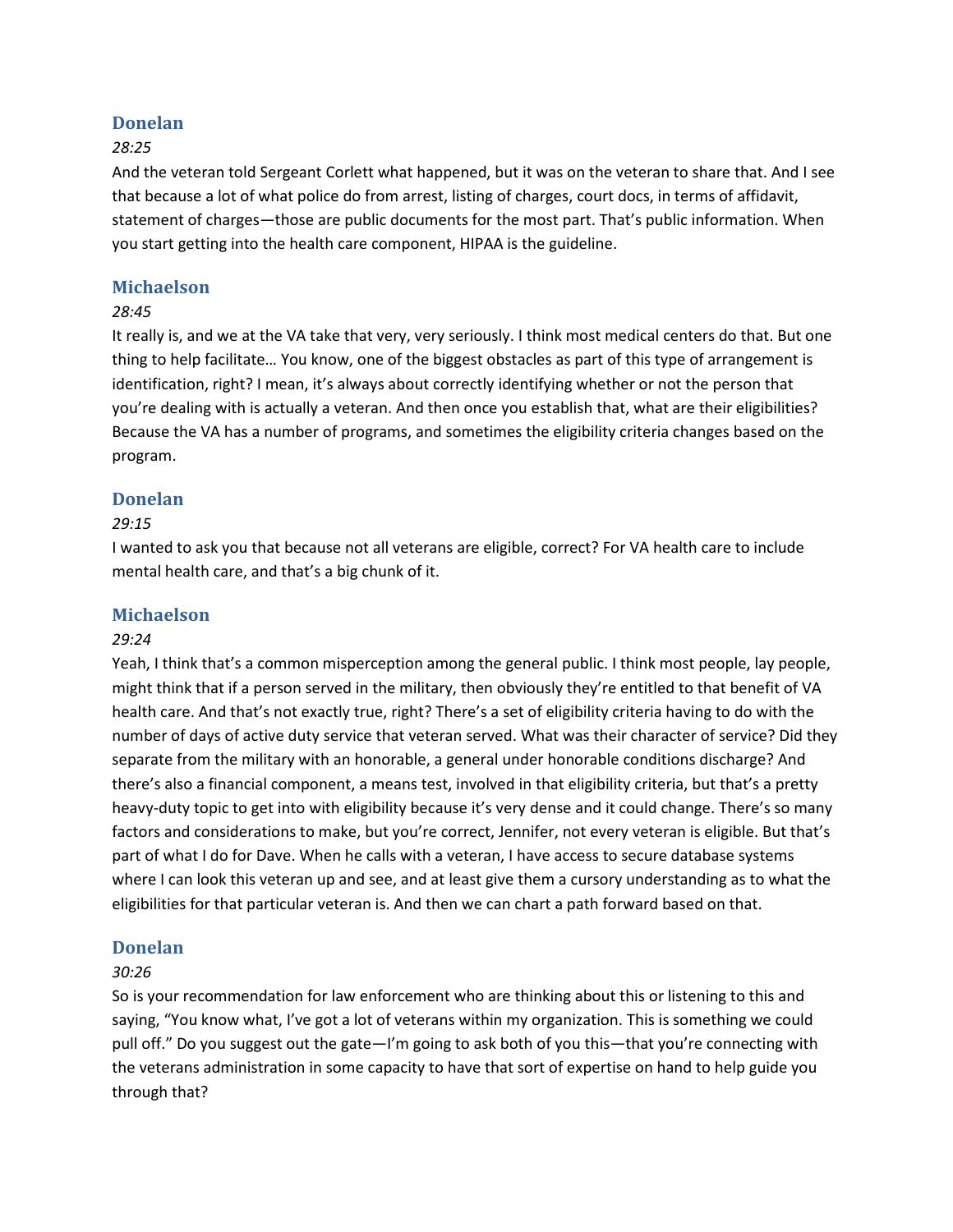### **Corlett**

*30:46* Ron, you want to go first?

### **Michaelson**

### *30:47*

Absolutely. This is our task; this is what we've been charged to do in the Veterans Justice Outreach Program is to work with these agencies to deflect veterans into VA care when possible and when appropriate. So that said, you know, there are VJO specialists, people like me, oftentimes multiple people like me, that make up teams attached to every single VA medical center across the country. So, I guess the message to law enforcement is: Yes, reach out to your respective VA medical center. Cold call. Call them up and say, "Hey, I need to talk to the Veterans Justice Outreach specialist. And they should be able to link to one of us to start that conversation.

There's actually a list online of every single specialist across the country that is broken down by state and their respective medical center that they work for. It's online, you know, anybody can do a search just a Google search of Veterans Justice Outreach Program—and they can navigate to that page and find out who the specialist is that they should be speaking to.

#### **Donelan**

#### *31:50*

Before I hear from Sergeant Corlett, let's just go back to that Veterans Justice Outreach Program specialist, right? That's what they need to be looking for. And the Justice Outreach Program, it can help law enforcement identify veterans eligible in whether or not they're eligible for services. You can access mental health care needs. Talk a little bit about this other piece with the training and education related to judicially approved options to incarceration. Translate that for me. You can assist or what? Can you offer advice in veterans court on what an appropriate sentence might include and the options?

#### **Michaelson**

#### *32:26*

Typically, Jennifer, we're not really weighing in on any type of plea agreement. Once a veteran is arrested and formally charged with an offense, typically, what we'll do is we'll meet them out in the jail. Get a sense of what their treatment needs are and whether or not they're connected. If they're not connected to the VA, but they are eligible, we'll actually enroll them out in the field into VA health care. So, we'll do that front-end sort of social work piece, sort of that outreach component. Now on the legal side of things, once the releases of information are in place, we can then communicate with their attorney and say, "Hey, just so you know, you are representing a United States veteran. This veteran is eligible for VA health care. I met with this veteran at the Hamilton County Justice Center on this particular date."

And this is what we talked about in terms of an initial plan of care if the court sees fit to allow for it. So, it's a very neutral letter, I might say, a neutral communication because we want to ensure that we stay in our lanes, right? We're a health care facility; we want and have treatment options that can be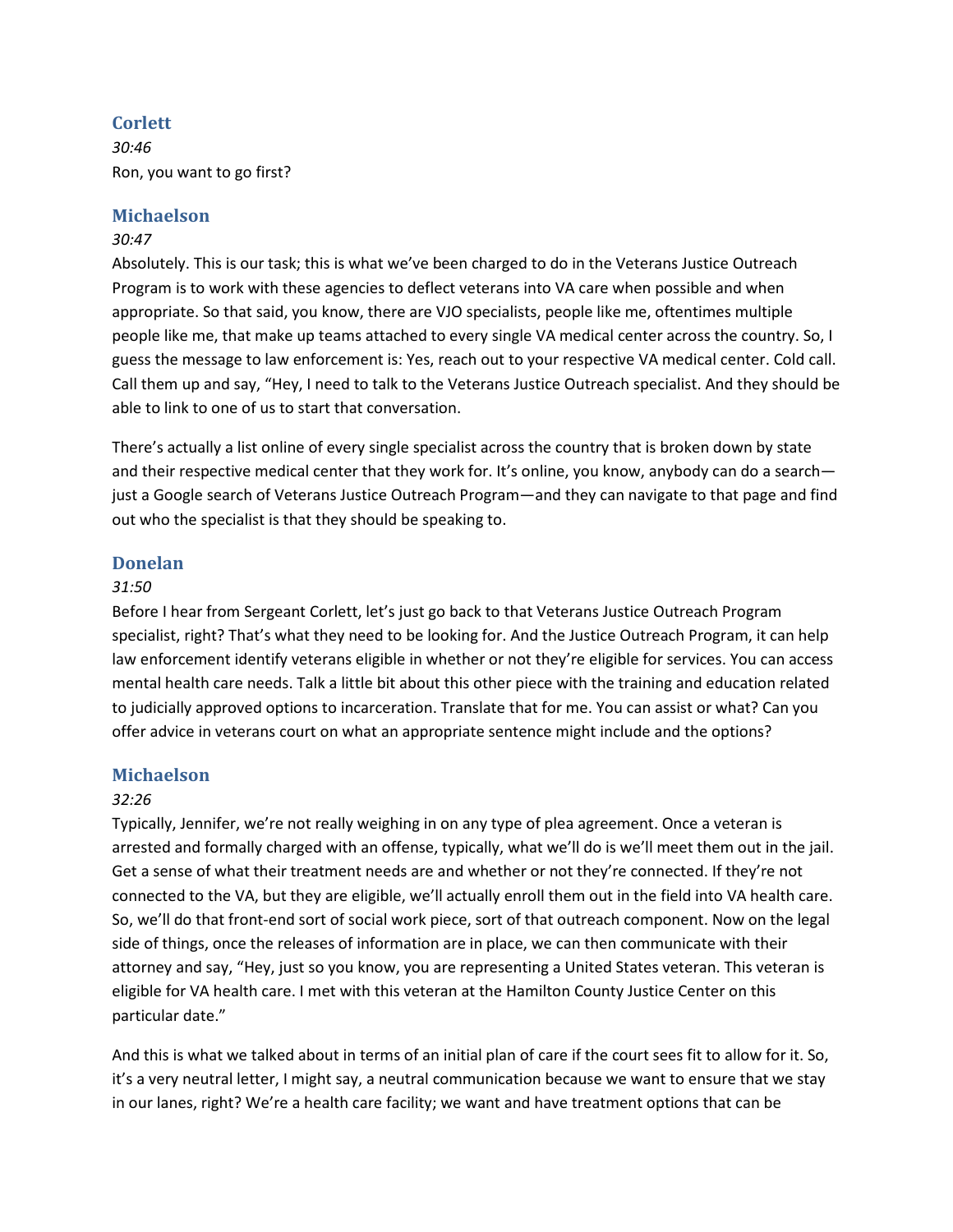responsive to that veteran's needs, but we're not the ultimate arbiters of the judicial outcome. Oftentimes, you know, I will talk to veterans about veterans treatment courts, what those look like, but always that conversation ends with consult with your attorney about the advisability of considering that path towards a veterans treatment court. And most of these involve a post-plea agreement where the veteran will agree to plead guilty to a particular charge in exchange for an option to participate in this veterans treatment court program.

And veterans treatment court is not a typical criminal docket where veterans just might receive preferential treatment. I know that a lot of people misperceive what those programs are. So, these are 12- to 18-month programs, typically, where the veteran is rigorously monitored during their time in the program. This includes regular status review hearings with the vet court judge and the vet court team. They are required to engage in intensive substance use and/or mental health treatment. And they have rules that they have to follow as a result of their involvement with these court programs. The programs are typically phased. Phase one is more of an engagement, or rather stabilization, kind of phase with the assumption that the veteran is coming to us in crisis. They're coming to us needing intensive care at that point. So, we want to have eyes on and more contact. So, they might come to court once a week to meet with the judge and the team. And as they progress through the program, that loosens up a little bit, that contact with the judge, because the assumption is that they've stabilized, they're starting to reintegrate into the community—maybe they're going to school; maybe they're working a full-time job; relationships are improving, so they don't need us monitoring them as closely anymore.

#### **Donelan**

#### *35:21*

So, listening to all that, Sergeant Corlett, and all the benefits and everything that Ron's describing, have police—and I know you don't speak for all of law enforcement, but just in your personal opinion—have police and the VA been missing each other on this relationship, the benefits of it? You've seen it; you've been experiencing it; you've been in it.

#### **Corlett**

#### *35:40*

Absolutely. Ron and the VJO program are a big part of what we do. A lot of these guys and gals who are struggling with PTSD, who are struggling with substance abuse issues are already patients at the VA. But their VA staff or their VA treatment team doesn't know what's going on when they're out in the world. And that line of communication has made treatment better; it's given us the ability to sometimes keep them out the legal pipeline. And as far as the police are concerned, the way veterans treatment court works is pretty phenomenal. I didn't used to be a treatment court proponent—kind of an old-school cop who thought it was just being nice to the criminals—but I've been involved in the veterans court and I've watched it, and I've seen the veterans go through there in the process they go through with.

They're assigned an entire treatment team. So, they have a probation officer; they have a VJO; they have a treatment specialist; they have actually one of my officers who participates in the treatment team. And the judge who is hearing their case, overall, listens to that treatment team on recommendations for sentencing. You know, when they follow the program and they make those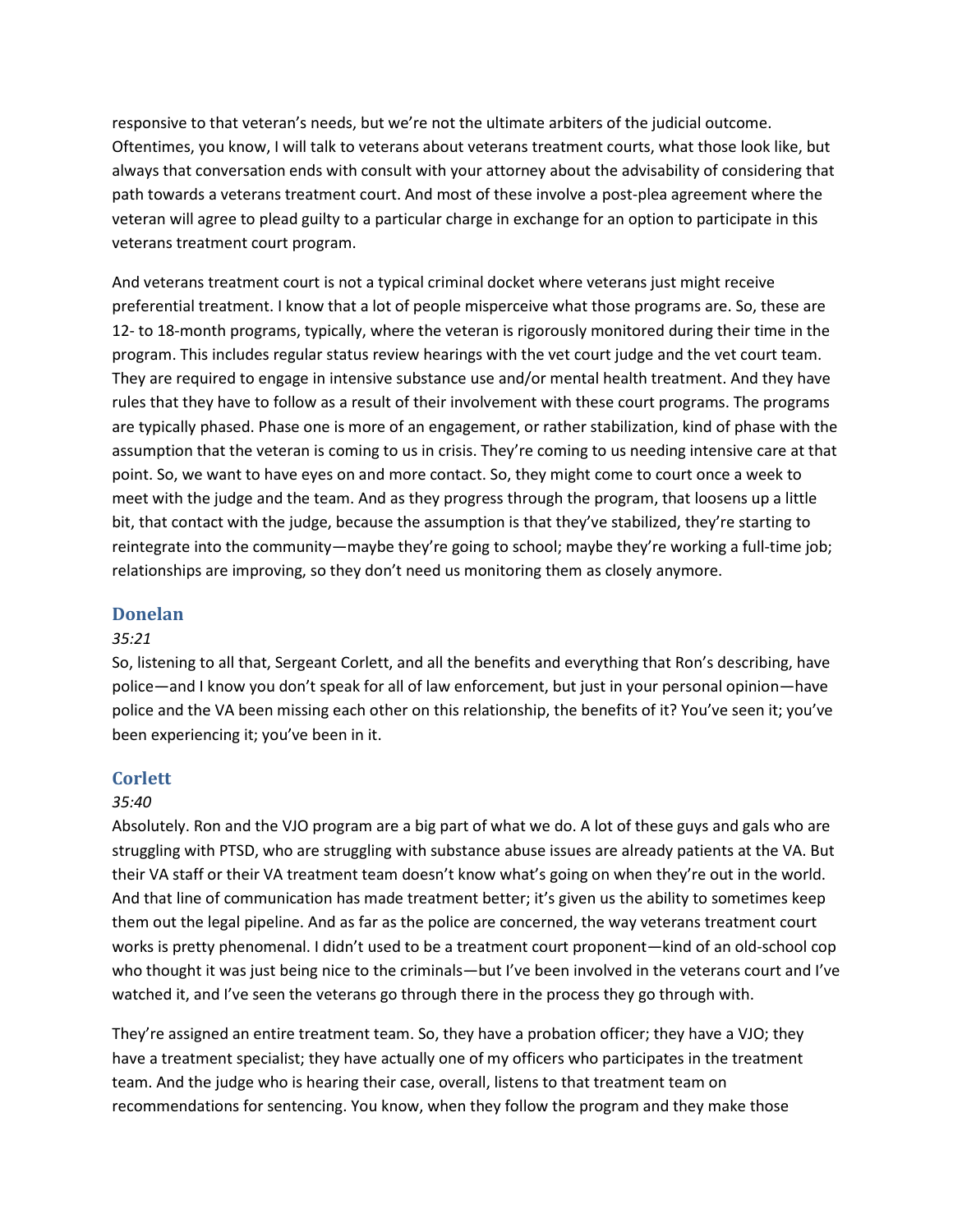positive strides, then they don't end up sitting in jail for six months, which benefits them, it benefits the community, and it benefits all of us. So that VA connection is a great thing. And I think what Ron and I had figured out was, prior to the way we came together and when I look at other departments, there's just not that easy way to make the connection.

Because Ron will tell you that most VJOs aren't going to just reach out and call the police department because they don't even know who to ask for. Like am I asking for a patrol officer? Am I asking for the chief? I mean, where do I start in that program or where do I start with the police department to make that contact? Everybody doesn't have an MLG coordinator like me. And then from the other side, you know, police officers are not typically involved in the VA and don't know that that VJO program exists. And one of the things I've said from the very start of this program was that our goal is to expand this program nationwide. We want every major department in the country to have a military liaison program to do what we do.

And, you know, there's been a lot of things that have happened recently to help us with that. There is a congresswoman from Miami who just, in the last couple months, wrote a bill based on our program to nationally fund a military program for police departments across the country. So that bill is sitting in committee right now. We're hoping that moves forward. And we have the support of all of our local and state politicians to expand the program. As we move forward, we hope to make available, I guess, myself and some of the other guys to actually go and establish those relationships.

My vision or my dream is that the San Diego Police Department can call me and say, "Hey, we want to have an MLG," and I'll go spend three days with them teaching them how to set it up and form those relationships. We'd be able to introduce the VJOs to the police administration. We'd be able to introduce the VA system to the police officers. And then, hopefully when I leave, those relationships would flourish like ours did.

### **Donelan**

#### *38:33*

That'd be a tremendous ripple effect for sure. Let's talk about cost versus benefits. Let's talk about how has this paid off for you. How has this paid off for the department? How has it paid off for the community?

### **Corlett**

#### *38:44*

So, financially, we cost the department almost nothing. This is an additional duty that we take on as patrol officers. I'm the downtown day shift patrol supervisor for the city of Cincinnati. So, on any given day, you drive through downtown Cincinnati, you're likely to see me in a patrol car making daily radio runs. The military group is an additional duty that I take on because I'm passionate about it, and that applies to the people that work for me. So, our cost there is almost nothing. It was funny that the program was so successful and we were recognized nationally on several stages and we've received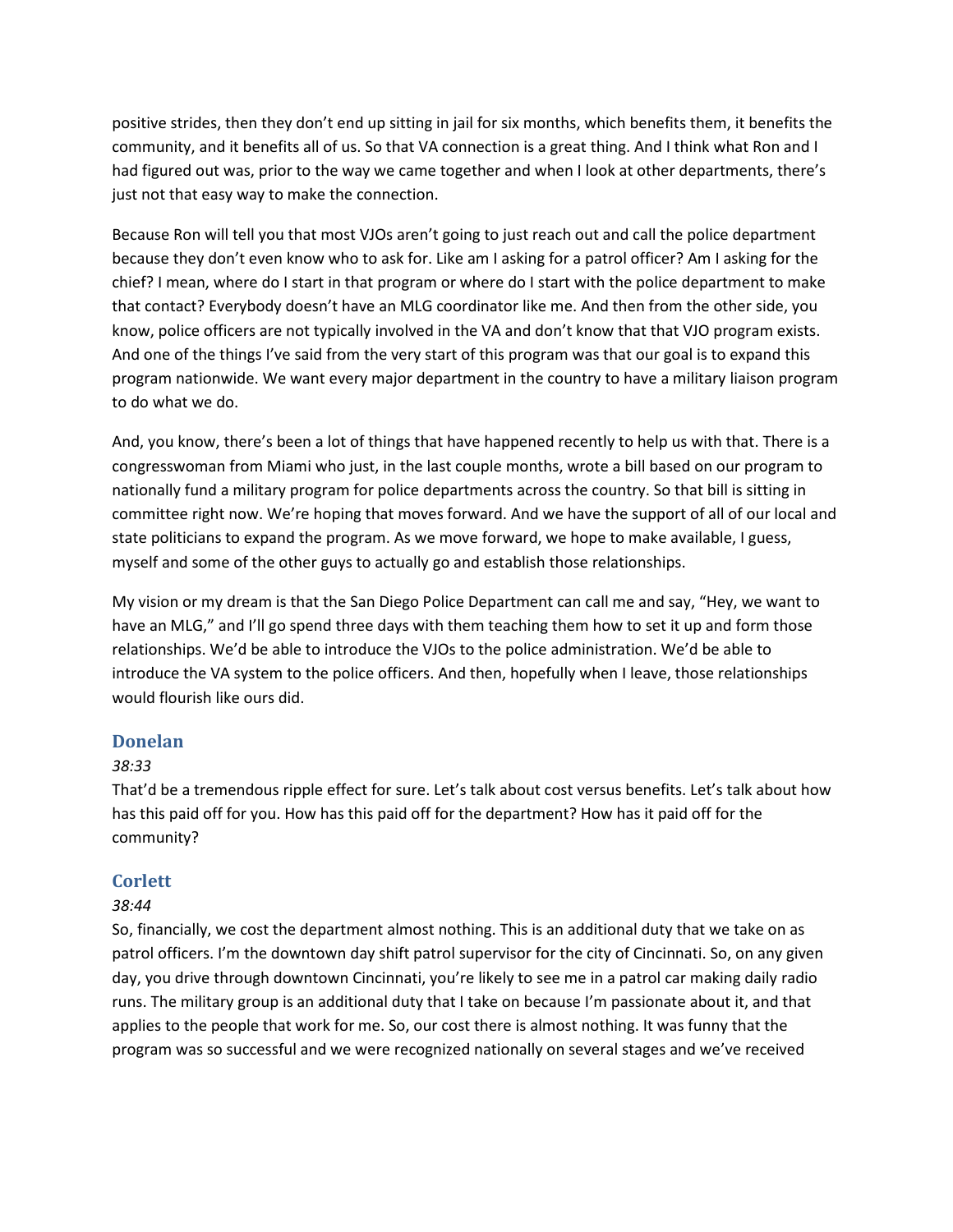awards and we've had news stories done on us and everything has been so positive for the department that the chief was like, "Listen, if you guys need to work overtime to do what you do, work overtime to do what you do."

But I'm the son of a county auditor, and we just have not needed to really do that. We've been able to staff what we do with officers that are on duty. And if they need to reach out to me, which is very rarely, I make myself available to them. So, the costs of department have been very low. We have been able to benefit from the military recruiting programs where we send our veterans, our police officer veterans, to a military base to recruit other veterans. And nobody can have that conversation about what a postmilitary career in law enforcement is like other than someone who has stood on that side of the table. So that's been beneficial to us to be able to make that connection. The costs of the department have been low and the benefits have been pretty great.

The numbers is something that Ron and I have talked about a great deal, and we really have a hard time tracking because we often don't know the long-term outcome of our contacts and referrals. Like unless the veteran comes back to me and tells me what the benefits of our contact were, I don't know if he went to Texas and is still an alcoholic. I can't keep up with everybody that we contact, but I do know that we have enough success stories that I filled four pages to send to the congresswoman when she was asking about the program. And some of those people have emailed me every year to tell me that they're thankful that they're still alive and they're only alive because we intervened in their lives. So, I know that to be incredibly successful and satisfying to me.

### **Donelan**

#### *40:45*

Yeah, it sounds satisfying to me too. In one sense, it's really hard to sort encapsulate whether a nonviolent encounter would've gone violent if you hadn't had an MLG on scene, right?

### **Corlett**

#### *40:57*

Right. Well, here's one thing I'm going to tell you, and this is something that was shocking to me. I use this in my PTSD class. One time we had a deputy here who shot and killed a Marine Corps veteran with PTSD. It was determined to be a suicide by cop; the veteran struggled for a long time, and he was suicidal. The officer was really struggling with the fact that it happened. So, I had talked to the officer and it really struck a chord with me because the officer said, "Dave, I knew this guy." And I said, "What do you mean you knew this guy?" He said, "I've been to his house 12 times. Like his mom was calling on him once a week. And I was there every week, you know, and I would just tell him to go to bed, stop acting up. Don't drink so much, you know?" The classic law enforcement response. And I thought, "Okay, well, that's a problem."

So, I went back to my computer and I sat down and I did a real quick Google search nationwide on police intervention shooting / combat veteran and hundreds of them came up all across the country. I printed out the first 10 on the list and I started calling those departments across the country. And I spoke to the homicide investigators who handled, you know, the police intervention shooting on these veterans. And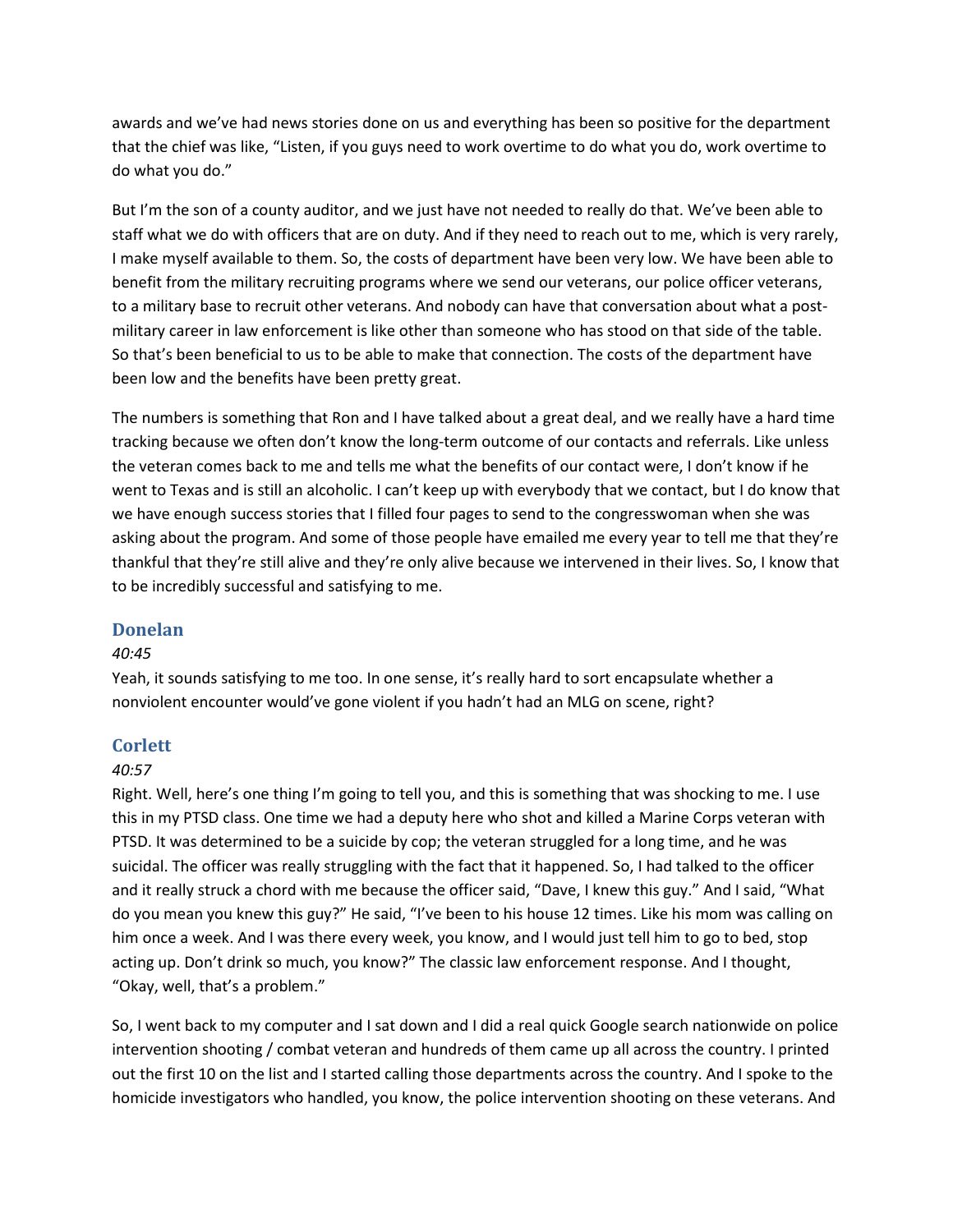almost every single one of these police intervention shootings, every veteran had had six or eight prior law enforcement contacts in the preceding two years, and to me that screamed necessity for what we do.

At any one of those six or eight contacts, had we been able to make the necessary resource referral could we have prevented the police intervention shooting and the loss of that life? And that's a question that I can never answer except for the two or three suicidals that email me every year and tell me that they're thankful they're alive.

### **Donelan**

# *42:25*

But I got to tell you, Sergeant, that question alone is enough.

### **Corlett**

#### *42:28*

We all know about the 22 veterans [a day] that kill themselves, and people think that just a guy comes home from a combat tour and two weeks later he decides to kill himself, and that's not what happens. That process to suicide takes years; it takes several years. The highest number of suicides right now are Vietnam veterans. Nobody's stepping in before they reach that point. And I think we now offer the ability to step in and cut off that suicidal train of thought.

### **Donelan**

#### *42:54*

You know, maybe you start looking at those missed opportunities. You start counting those, because I bet you that's a staggering number. Every single interaction between police and a veteran who's engaged in whatever that is, right? Domestic violence, suicide, you know, threatening suicide—that's a missed opportunity, and when you start looking at how many times that happens, how many interactions there are, that certainly demonstrates need for sure.

### **Michaelson**

#### *43:18*

And, Jennifer, I can jump in here to kind of really reinforce a point that Dave made. You know, anecdotally, from my perspective, when I call a veteran who's been referred to me by either Sergeant Corlett or a member from his team, oftentimes I'll get contact information for the veteran and I'll call them up by way of follow up the next day after they've had this police contact. And I'll introduce myself, let them know who I'm affiliated with, the program I work for, and then I'll let them know, "You had a couple cops out at your house yesterday. Do you remember that?" "Yeah, I remember that." "Sergeant Corlett." "Yeah, yeah, I remember. He's a great guy. He's a great guy." "Well, you know, he asked me to call you from the Cincinnati VA and see if there's anything we can provide you."

And there's shock; there's absolute shock on the end of that line, "Are you serious? Really? Those cops asked you to call me?" And it kind of ties into the point that we're talking about here in terms of early intervention, and what's going to move that needle for that veteran. And I think that, in and of itself, is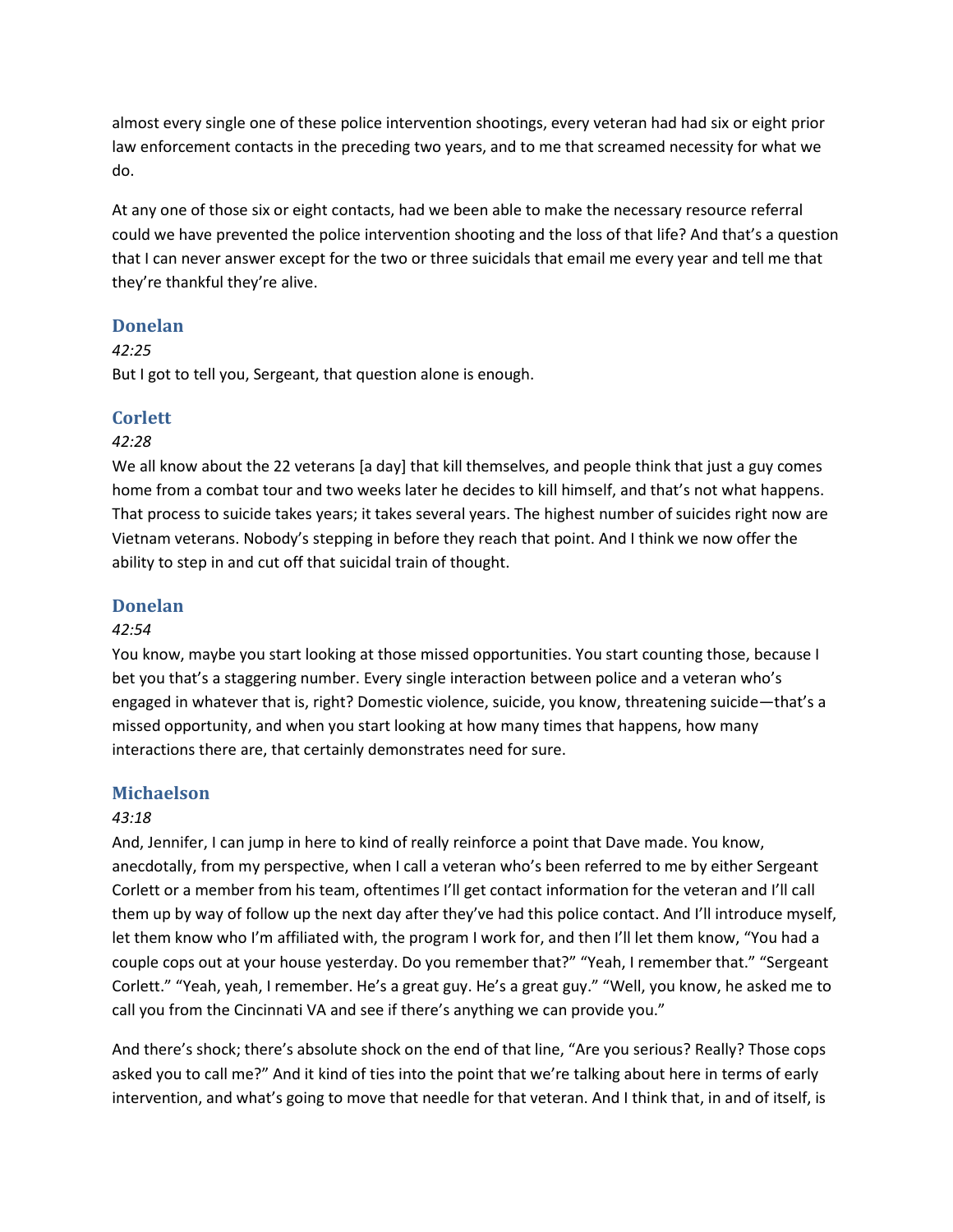huge. It creates a huge impact in the mind of that veteran, that, you know, these people actually do care and they care enough to remember who I am and to call me and to do these follow-up visits or these follow-up calls with an offer of assistance. Oftentimes, that in and of itself is restorative to that particular veteran. And they're going to be much more likely to engage in care at the VA, and that's where I kind of step in and say, "Well, let's take a look at what our options are for treatment. Is it PTSD? Is it substance use? Is it some other type of mental health concern?"

We're a hospital, so what are your medical concerns? Oftentimes, they've neglected their medical. We deal with a lot of homeless veterans out on the street. We have a whole homeless veterans division here at Cincinnati VA. VJO was a part of the homeless program's office. You know, the numbers are going to be the numbers, but I also think it's important to measure the true anecdotal impact on these veterans and the care that is taken by Dave and his team to ensure that that follow up occurs.

#### **Donelan**

#### *45:15*

Absolutely, 100 percent agree with you. And I go back to what I said when we first started, you know, this is about uncovering something, and I'm glad that you're getting the attention that you're getting, because, again, it's sitting right there in front of us. We have the officers who are military veterans, we have the need out there as evidenced by all the calls for service that involve veterans, and making this connection between a law enforcement agency—one of the key players in this whole cycle—and making the connection between law enforcement and the VA administration and getting them hooked together in an effort to try and help these people, help the community, just makes plain sense.

And it was sitting there right in front of us the whole time, because sometimes it's just pointing someone in the right direction. And the fact that you're so willing to help these other law enforcement agencies get started so they can run with this, I think it's phenomenal. I want to make sure that everyone knows we're going to be asking you to share some contact information, but as we wrap up, are there any lessons—I'll start with you Sergeant Corlett—that you could maybe help someone else avoid? Were there any landmines during this process that you say, "Hey, make sure you don't do this?"

#### **Corlett**

#### *46:26*

I don't know if it's so much "make sure you don't do this," but it's the other things that occurred that I wasn't expecting. When we got the support of the department, and the first year we did this, we did an hour's worth of training at our annual in-service. So, every officer in Cincinnati went through that program and got a feel for what we do and how we deal with PTSD and recognizing and things of that nature. And I very quickly turned into the department confidant. I had a lot of law enforcement officers coming to me with their own PTSD issues or with the struggles that they had asking me if I had resources that could help them. And some of them were veterans and some of them were not, and I had to scramble. We did not have a very large peer support program or a good peer support program at that point in time to refer them to.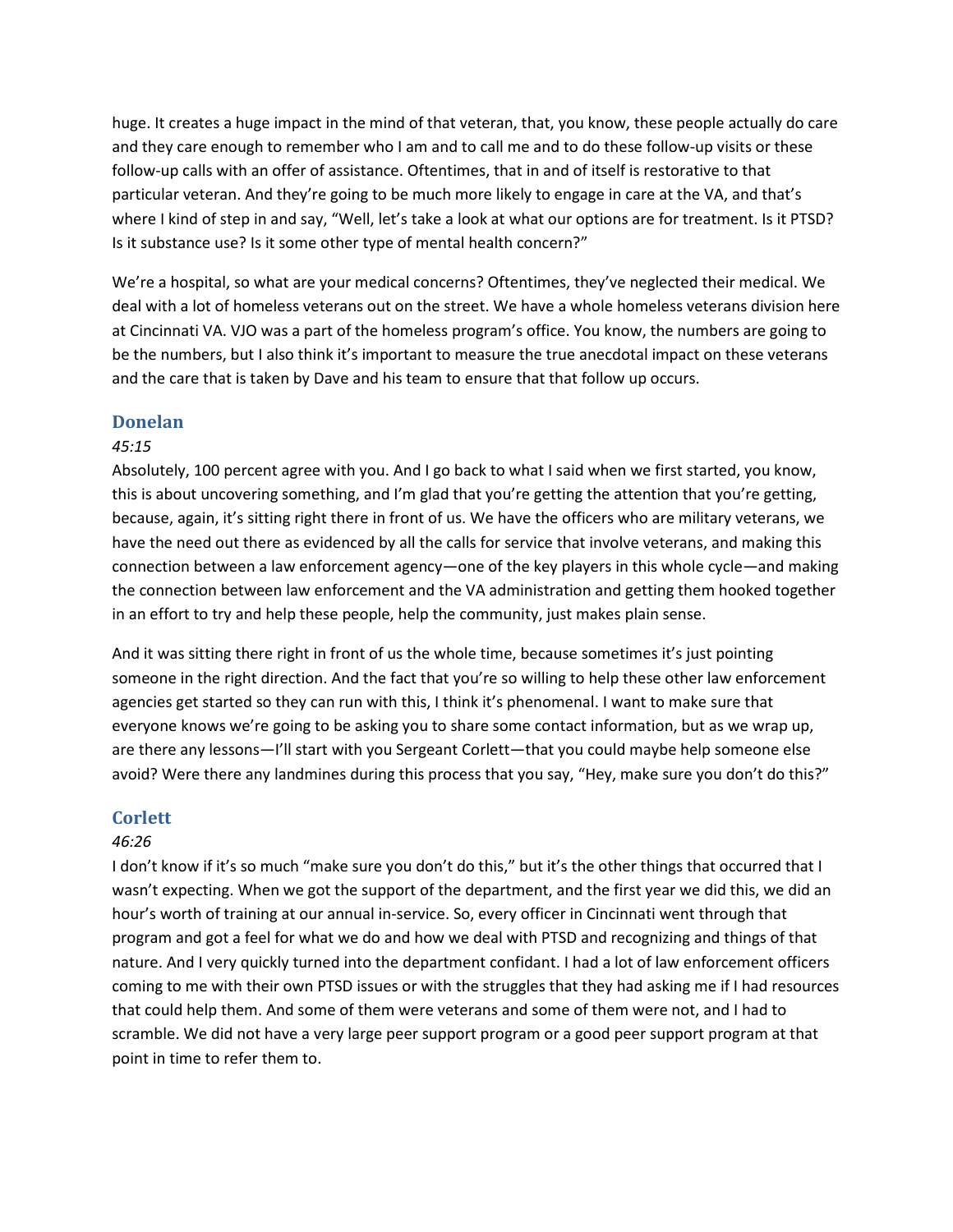So, I became the guy inside the department, you know, dealing with sometimes things I didn't even want to know about my coworkers. And I had to very quickly remind them that I'm still a manager in the police department and I have certain responsibilities, but I went out and I developed civilian resources and I made the command staff aware that this was something that we needed to look a little harder into. And CPD has made leaps and bounds into a phenomenal peer support program, you know, that the officers are able to seek out. So other than that, I really haven't run into too many problems as far as law enforcement is concerned.

### **Donelan**

#### *47:45*

I got to say that makes a lot of sense. Make sure you have the support for those within, right?

### **Corlett**

#### *47:48*

Well, it became a big part of what we do. I mean, we now run an onboarding program for all the new officers who come in that are veterans. We have a military wall at our academy that includes military pictures of CPD officers going back to World War I. We do all the military recruiting. So, there's probably 50 percent of what I do now that is internal as well as external.

### **Donelan**

#### *48:08*

And that sounds like a win-win to me. Ron, one of the things you mentioned earlier in terms of just giving that one single piece of advice—pick up the phone, cold call, call your local VA hospital—anything beyond that, or any lessons learned that you offer for our audience?

### **Michaelson**

#### *48:23*

Yeah, so I think for the VJO specialists who might listen to this, you know, certainly, you know, my brother was a cop, growing up, so I had some exposure to law enforcement. It is a culture, in and of itself, and for specialists, I can't advise them enough to get to know that culture. To go out to lunch with these guys, to get a sense of what they do If your supervisor or your chain of command allows for it to go on a run that's safe, of course, so that you can see how they're interacting out in the field with these veterans. It's enormously instructive to learn the culture of the police department and to learn their language. Much like veterans, police have their own language too and we need to be fluent in that language and be able to talk to them to gain their trust.

I would suspect, and maybe Dave can speak to this better than I can, if the importance of making sure that I'm available to them when they call. He mentioned in a training that we did more recently that he's probably going to call a resource once or twice, and if they don't respond, he's moving on. He's moving on to the next agency or resource that could be helpful to his calls. You know, for us as VJO specialists, it's absolutely imperative that we are responding to these officers when they're calling. Oftentimes, it's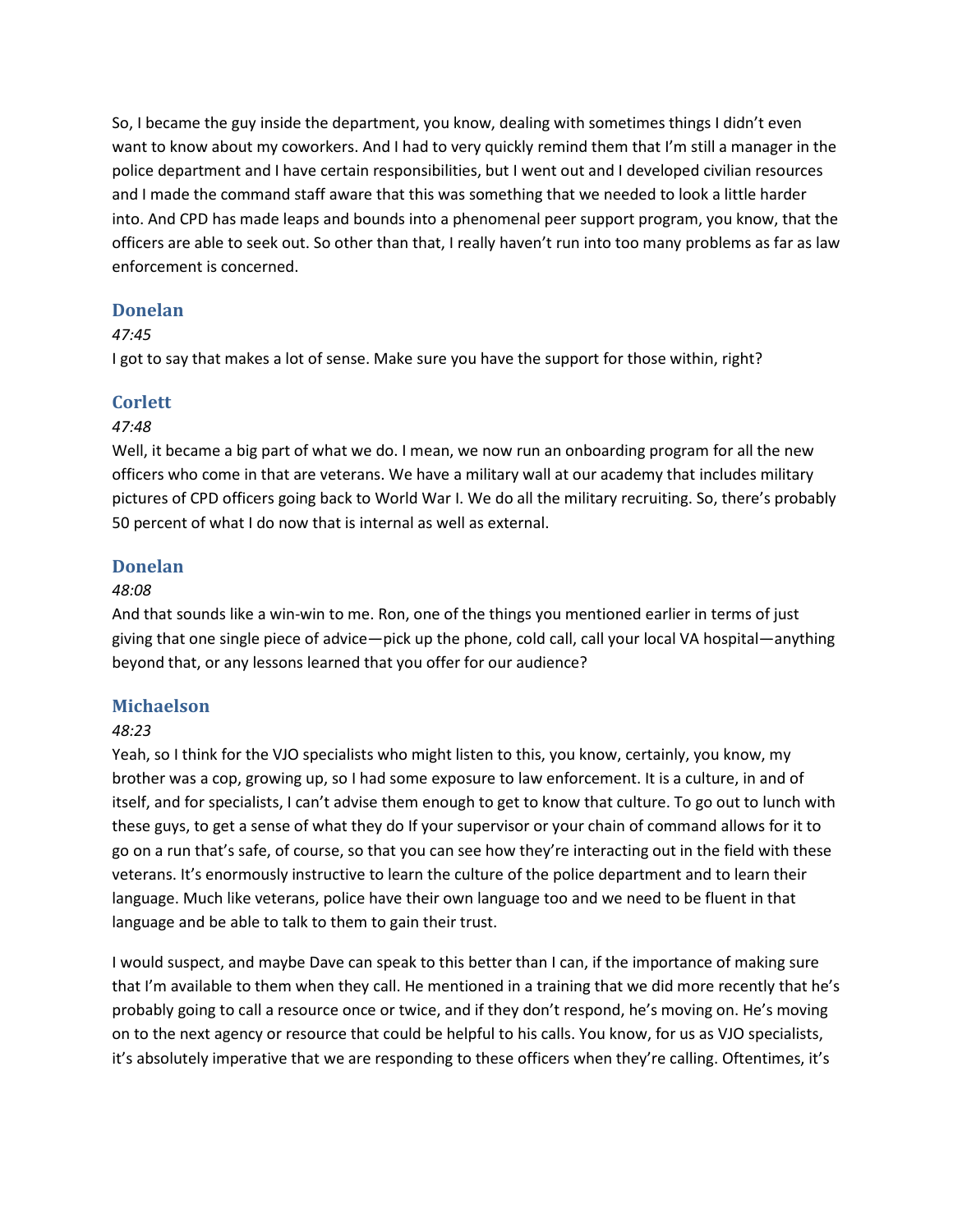a phone call while they're with a veteran and my role is more of a consultant to them. What's going on? Is he voicing any kind of suicidal statements? Does he appear to be under the influence? Is he responding to internal stimuli to kind of indicate that there's some severe mental illness there?

Well, what do we do? Bring them to the ER, or if it's after hours maybe you can go to a community hospital or something to that effect and make sure that connection is made once they get there. So, I think for VJO specialists it's absolutely imperative that we learn the language of law enforcement and we understand the culture and the stress that they're under in just doing their day-to-day activities and their job, and being sensitive to that and being intentional about how we interface with them and interact with them. Dave and I have a great relationship even beyond this program, and I think it's because of the efforts that he and I both have made to understand one another, and what it is that we do in our respective agencies.

### **Donelan**

### *50:34*

It's been an honor because you're serving those who served us. And so much of this has boiled down to communication and language and having that conversation and picking up that phone and being available, but it's communicate, communicate, communicate, and I love it. And I'm hoping that this discussion generates a lot of interest in serving veterans and establishing more veterans response collaborations between law enforcement and the veterans administration. So, if anyone is interested in speaking with you to learn more, to pick your brain some more about how they could perhaps launch a veterans response in their area, can they contact you? And if so, how can they reach you? Can they call? Can they email?

### **Michaelson**

### *51:15*

Sure. Yes, absolutely. Yeah, so this is Ron Michaelson. I could be reached by phone at 513-266-1733. Email address is [ronald.michaelson@va.gov.](mailto:ronald.michaelson@va.gov) So that's R-O-N-A-L-D-dot-Michaelson… M-I-C-H-A-E-L-S-O-N-at-V-A-dot-gov.

### **Donelan**

*51:41* Thank you. Sergeant Corlett?

# **Corlett**

### *51:42*

And this is Sergeant Dave Corlett. I can be reached at area code 513-260-5311, or my email address is Dave, D-A-V-E-dot-Corlett… C-O-R-L-E-T-T-at-Cincinnati… C-I-N-C-I-N-N-A-T-I-dash-O-H-dot-G-O-V. [\[dave.corlett@cincinnati-oh.gov\]](mailto:dave.corlett@cincinnati-oh.gov)